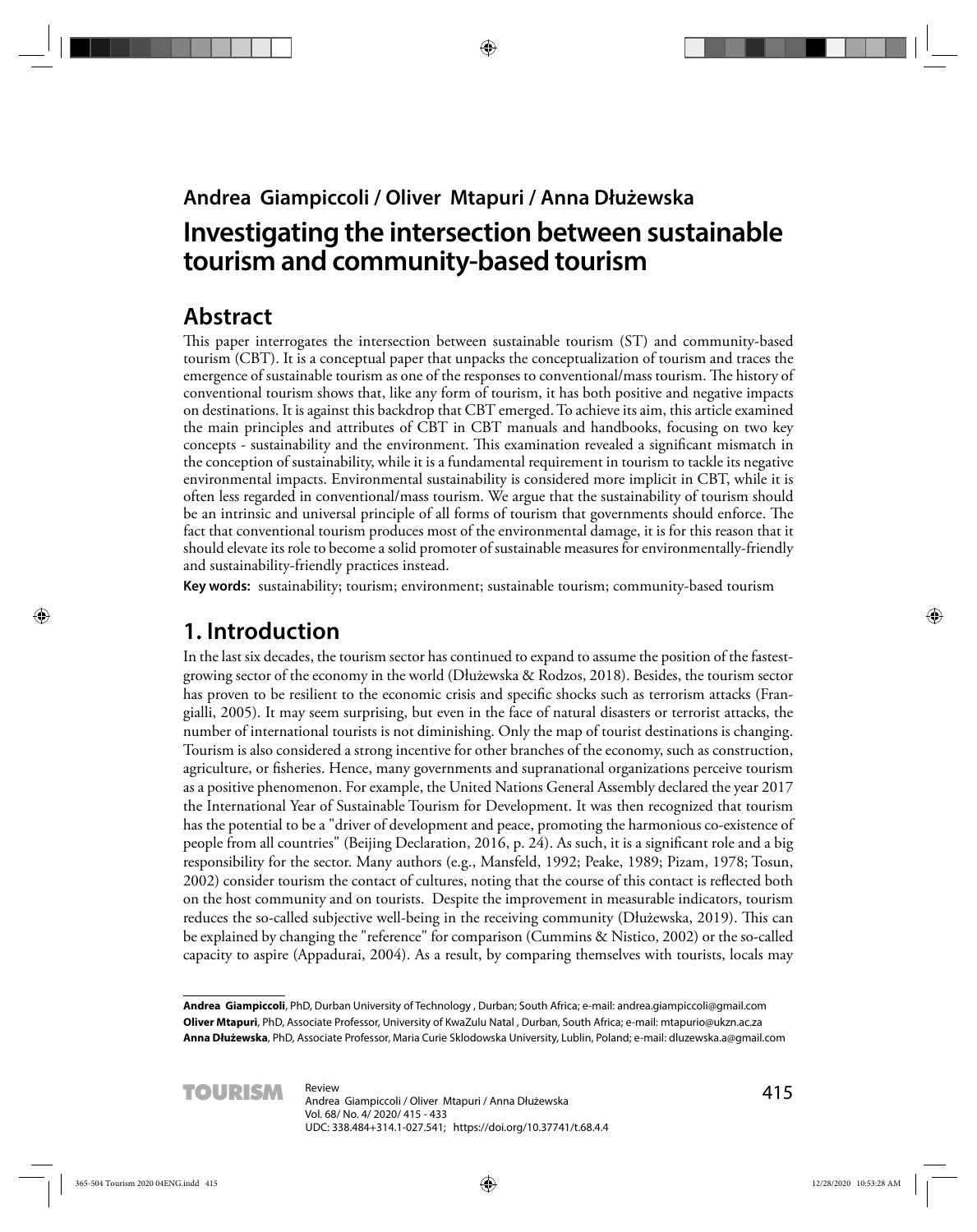feel worse off, more miserable and deprived. Eshun and Tichaawa (2020) argue that besides income and all other factors, local people are encouraged to preserve their culture in this global milieu, which erodes traditions.

Early literature on tourism concentrated on the economic aspects of tourism, and it was generally optimistic about tourism. However, tourism attractions are found in fragile environments and communities such that the environmental damage is greater than the economic benefits (Archer, Cooper & Ruhanen, 2005). Thus, in the 1990s, it was noted that people became more aware of the adverse social and environmental effects of tourism hitherto only benefits to the host countries were mentioned (Welford, Ytterhus, & Eligh, 1999). Today the positive and negative consequences and impacts of tourism are known (Archer et al., 2005; Dłużewska, 2009; Nagarjuna, 2015). It has also been noted that conventional/mass tourism does not function in redistributing resources in communities (Saayman  $\&$  Giampiccoli, 2016). The tourism sector also continues to produce class and regional inequalities, fuelling economic, environmental, and social problems (Tosun, Timothy, & Öztürk, 2003). It is also recognized its impacts protrude to putting heavy pressure on culture and the environment (Dłużewska & Rodzos, 2018). These negative issues have cast doubt on tourism's reliability as a strategy for growth in developing countries (Tosun et al., 2003). Thus, alternative tourism concepts such as responsible tourism (RT), fair trade tourism (FTT), ecotourism (ET), and pro-poor tourism (PPT) have emerged over time (Giampiccoli & Saayman, 2014). Sustainable tourism also emerged as one of the alternatives to conventional/mass tourism to reduce the adverse effects of tourism to become "almost universally accepted as a desirable and politically appropriate approach to tourism development" (Hashemkhani Zolfani, Sedaghat, Maknoon, & Kazimieras Zavadskas, 2015, p. 1). In the context of developing countries where the main attractions are related to the natural environment, ecotourism was considered a panacea for all evil. By definition, it was perceived as the "good" and desired form of tourism, the opposite of "bad" mass tourism (Smith & Eadington 1992; Croall 1995). Instead, ecotourism can cause even more dysfunctions than the conventionally conceived mass tourism. First, it is based on ecosystems, and it is straightforward to break their balance (Duffy, 2013). Secondly, in many cases, ecotourism occurs in places without tourism infrastructure and, therefore, does not generate an economic function in the receiving destination (there is no possibility of leaving money). Consequently, it does not always help meet the social and economic needs of peripheral areas (d' Hauteserre & Funck, 2016). Lopes, Moreno Pires and Costa (2020) believe that because of the many pressures and challenges facing humanity at this time, tourism can be used to achieve the Sustainable Development Goals and sustainable transitions.

Community-based tourism also emerged through advocating for a new approach to tourism development with a narrative to counteract the negative impacts of mass tourism (Gadi Djou, Baiquni, Widodo, & Fandeli, 2017; López Guzmán, Sánchez-Cañizares, & Pavón 2011). Community-based tourism has been proposed "as a counterweight to neo-colonialism, neo-liberalism and conventional mass tourism" (Tolkach & King, 2015, p. 389), seemingly giving to it a more significant role, not just to 'fix' the current tourism sector but to restructure it against neo-colonial and neo-liberal forces. At the same time, these alternative forms of tourism do not represent the panacea to poverty and community development in needy communities (Saayman & Giampiccoli, 2016). CBT also allows for "dialogue" of host and guests, which seems to be the best solution from the perspective of "tourism as a contact of cultures" and that of "subjective well-being," and ask: "But do these alternatives offer viable responses and solutions to the existing problems as so many authors imply? Alternatively, are these new tourism practices further evidence of how the ebb and flow of tourism are conditioned and controlled from the First World?" (Mowforth & Munt, 2003, p. 54). New critiques are also emerging, focusing,

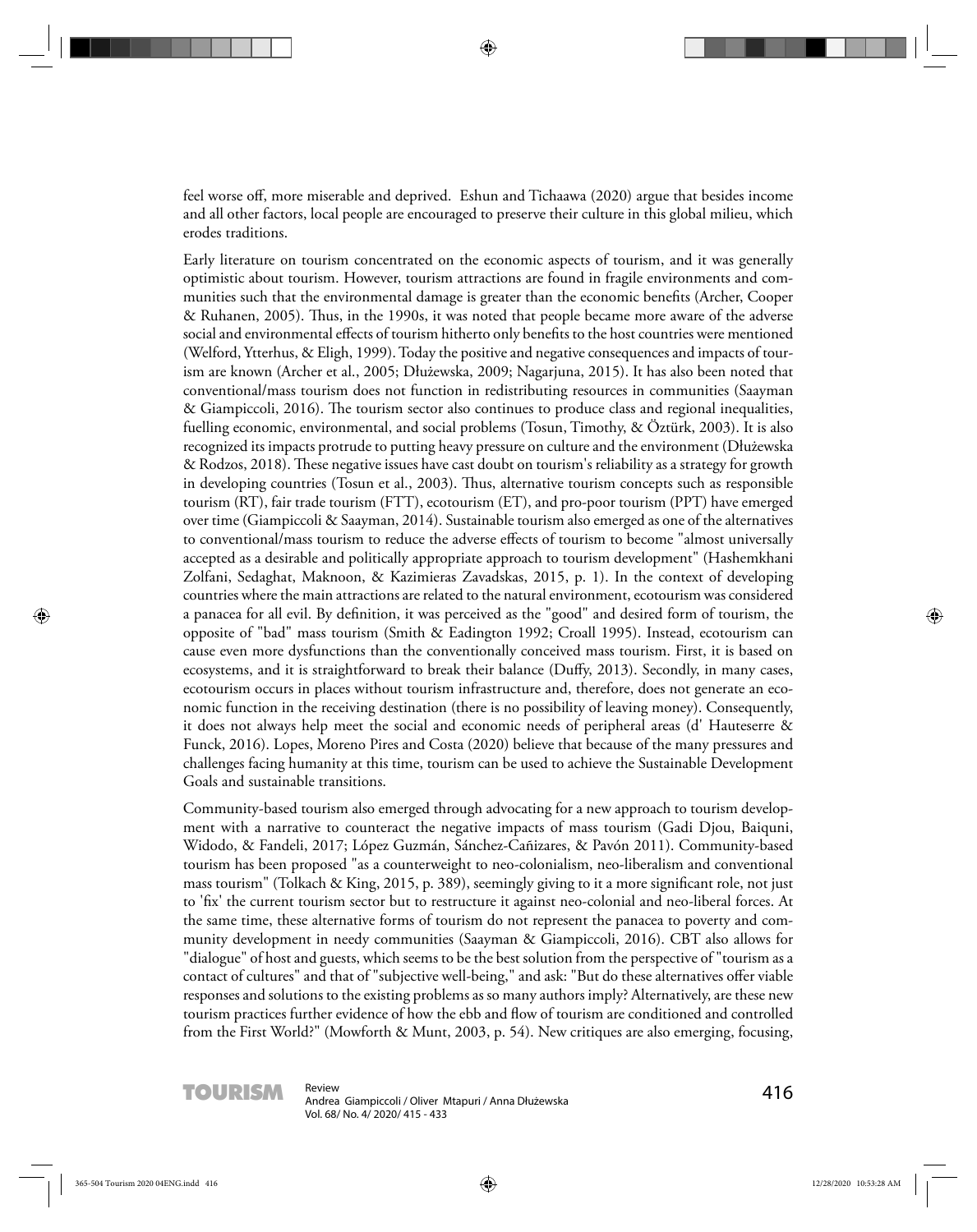for instance, on ecotourism (Cohen & Cohen, 2012). Research on the relationship or comparison or establishing a correlation amongst alternative tourism forms can be found in various contexts (Dangi & Jamal, 2016; Giampiccoli & Saayman, 2014; Higgins-Desbiolles, 2008; Saayman & Giampiccoli, 2016; Saayman & Giampiccoli, 2015).

This article aims to investigate the relationship between sustainable tourism and CBT. It also takes the idea from Dangi and Jamal (2016), who did a similarly critical analysis of ST and CBT's relationship. This article will specifically focus on ST, as found in CBT handbooks/manuals/guidelines/standards. This is important as "Manuals/handbooks for CBT development are seen as more intrinsically linked to practical CBT development (at least surely this should be their aim)" (Giampiccoli & Mtapuri, 2015, p. 29). Community-based tourism "handbooks/manuals/guidelines should serve as the guiding tools for CBT development. Anyone who aims to put CBT into practice needs to fully comprehend the underlying ideas, principles, and components of CBT. It is, therefore, imperative to analyze and gain a better understanding of the theoretical tools (the CBT handbooks/manuals/guidelines) that should guide CBT development" (Giampiccoli & Saayman, 2018, p .759). This article does not undermine the value and relevance of other sustainability matters (social, cultural, and economic) but will focus on environmental sustainability. This is done by examining definitions and main principles/fundamentals/ characteristics/attributes of CBT in CBT manuals/handbooks concerning two concepts: sustainability/sustainable and nature/environment. The focus on environmental sustainability is the concept of sustainability, which "has its origins in the environmentalism that grew to prominence in the 1970s" (Liu, 2003, p. 460). By the same token, although it got very quickly commodified and became part of the postmodern industry, the origins of CBT has also been traced back to the sustainable and ethnic tourisms of the 1970s (Ullán de la Rosa, Aledo Tur & García Andreu, 2019). This article presents the results of an investigation of ST matters as contained in CBT handbooks/manuals/guidelines. It is conceptual in nature as no new primary data was collected during its compilation.

# **2. Literature review**

#### 2.1. Conceptualising tourism

The concern over the relationship between tourism and the natural and social environments has promoted the debate and the proposition of alternative forms of tourism since the 1970s (Fennell, 2006; Luo, Brown, & Huang, 2015; Mihalic, 2016; Mtapuri & Giampiccoli, 2017). However, it is also important to notice that "the origins of alternative tourism in the 1960s counterculture movement have largely been forgotten" (Higgins-Desbiolles, 2008, p. 346). This 1960s origin is relevant as it indicates the primary aim of alternative tourism based on the counterculture movement which strove to reject a consumer society and alternative tourism also strove to alter prevailing social relations and the question is: 'Is tourism a new kind of development strategy, or more powerfully, a prime force within a new range of international relations?' (Higgins-Desbiolles, 2008, p. 346). The latter question takes us back to the introduction, where it was asked, "But do these alternatives offer viable responses and solutions to the existing problems as so many authors imply? Alternatively, are these new tourism practices further evidence of how the ebb and flow of tourism are conditioned and controlled from the First World?" (Mowforth & Munt, 2003, p. 54).

Definitions and terminology for alternative tourism are contentious (Higgins-Desbiolles, 2008), and alternative tourism has been given different names (Mihalic, 2016). For instance, alternative tourism has to be named green, soft, quality, eco, responsible tourism, minimum impact tourism, ethical tourism, new tourism, low impacts tourism, special interest tourism, sustainable tourism and so on

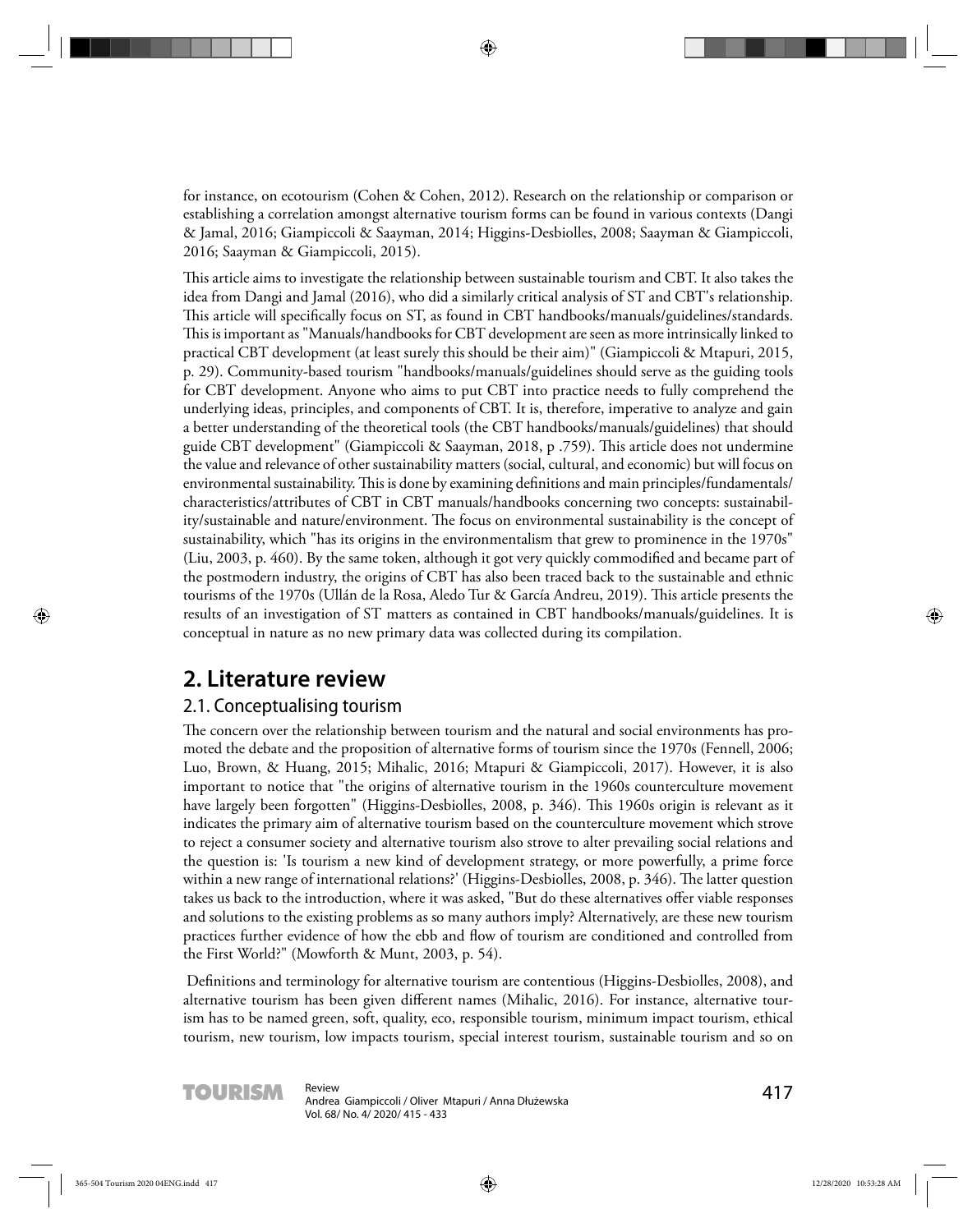(Higgins-Desbiolles, 2008; Welford et al., 1999). Alternative tourism has also been understood in different ways such "as a polarised opposite of and substitute for mass tourism; as the new niche markets arising due to the demands of 'new' consumers; and yet others speak of a transformation in all tourism towards more benign forms" (Higgins-Desbiolles, 2008, p. 346). Two issues are proposed here, and it is argued they should be considered as part of the same problem: first "all of these new tourism concepts have been used, misused and to some extent usurped, and although there is a great deal of rhetoric surrounding sustainable tourism this is often not translated into useful action because endless theories regarding the concept have not been operationalized" (Welford et al., 1999, p. 166); secondly whatever names have been given to alternative tourism, it is proposed that all of them represent "an alternative to the mainstream mass tourism that has been becoming environmentally, socially, ethically and politically intolerable" (Mihalic, 2016, p .461). One of the terms/concepts proposed as a type of alternative tourism is ST (Welford et al., 1999). Sustainable tourism came out as an approach meant to minimize the negative impact of mass tourism and it "aims for economic viability, local prosperity, employment quality, social equity, visitor fulfillment, local control, community well-being, cultural richness, physical integrity, biological diversity, resource efficiency, and environmental purity" (Sawatsuk, Gede Darmawijaya, Ratchusanti, & Phaokrueng, 2018, p. 14). Nevertheless, within "tourism, there is a multitude of definitions for sustainability and sustainable development" (Liu, 2003, p. 460). Sustainability gives the tourism sector the "notion of limits and appropriate prioritisation as tourism becomes embedded in social and environmental contexts and not viewed merely as an economic phenomenon" (Higgins-Desbiolles, 2008, p. 348).

It is fundamental to keep in mind in this article two main issues. First, the application of alternative tourism forms such as RT, ST, and other green operations or corporate social responsibility activities and programs, which are, in most cases, voluntary and industry self-regulated. For example, "the Federation of Tour Operators (FTO) – the umbrella organization for the largest tour operators in the UK – encourages suppliers to respect minimum wage legislation, to create corporate social responsibility and sustainable development structures in mainstream corporations, and to establish sustainability accreditation and award systems for suppliers" (Mitchell, 2010, p. 4, emphasis added). Similarly, in South Africa, "The Responsible Tourism Guidelines encourage tourism operators to grow their businesses while providing social and economic benefits to local communities and respecting the environment" (Department of Environmental Affairs and Tourism, 2003, p. 4, emphasis added). The word used is encourage, which is not legally binding but just an encouragement to do something. As such, in the South African context, it has been noted that "operators seem only to recognize the need to involve communities in ecotourism in terms of their public relations value. There was little commitment to supporting indigenous people's rights to benefit from their traditional lands and wildlife. Local communities must have the opportunity to be fully and actively involved in ecotourism" along all scale of community participation (Scheyvens, 2002, p. 72). While the use of the code of conduct and selfregulation can be encouraged, industry owners are more eager to use greywater when gardening or to give a donation to a turtle saving society than "to develop partnerships with the poor or to support the implementation of effective labour rights legislation [...] They may support token community tourism projects that assist a small number of people, rather than making long term changes so that their practices, including employment, training, and procurement, are more pro-poor" (Scheyvens, 2007, p. 140).

However, while few industries accept government regulation without fierce opposition, in tourism the responses by companies were somewhat at variance with the spirit of the regulation (Mowforth & Munt, 2003) and as reported from a study of "operators stated that national governments had some

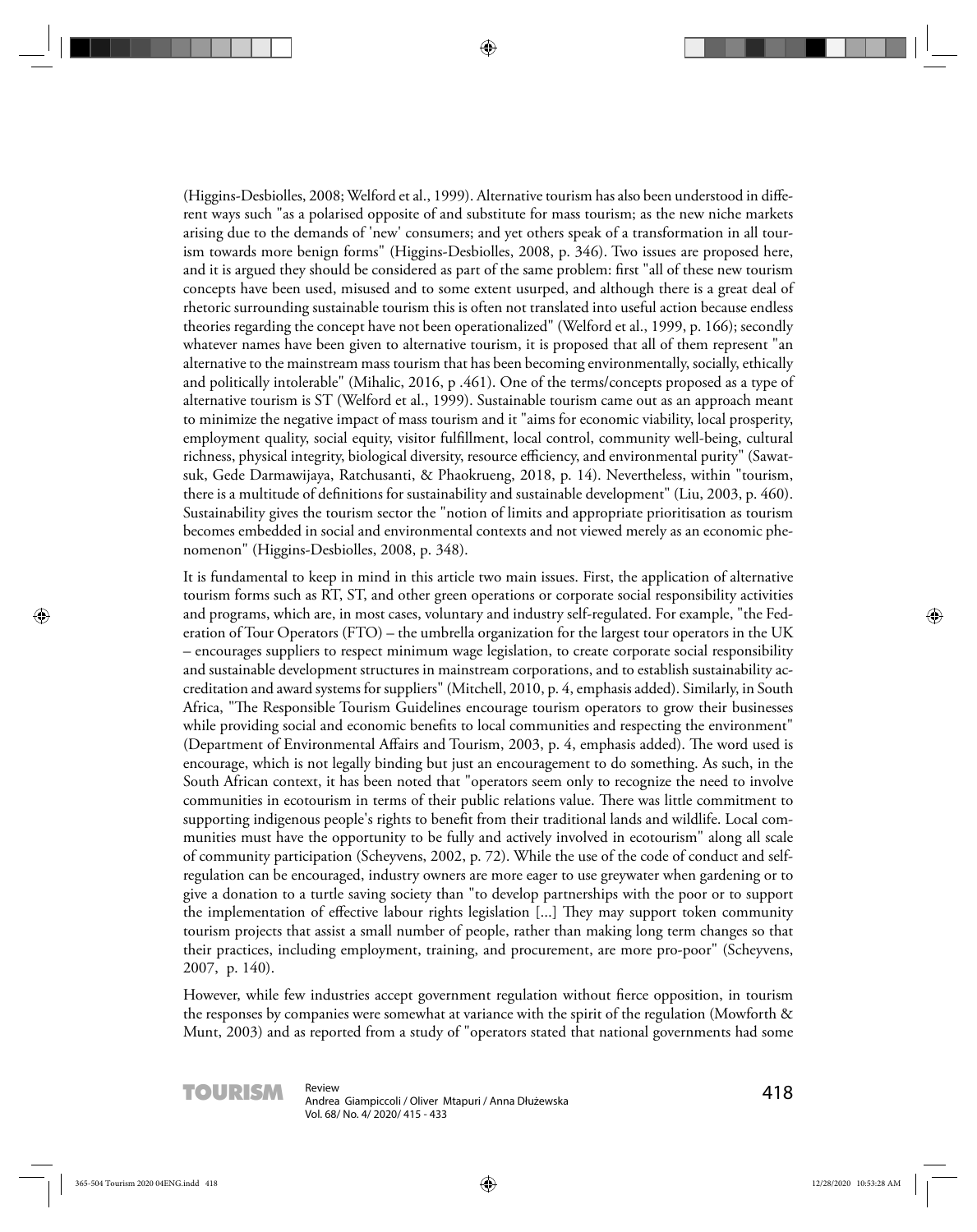responsibility, and nearly 60 percent of operators said that governments had total responsibility". This view was echoed by travel agents, carriers, and hotels. "This points to the need for some form of authorised regulation rather than voluntary self-regulation" (Mowforth & Munt, 2003, p. 206). In recent times, tourism companies claim to operate in a more sustainable manner such that companies were accepting that there is room for change (Mowforth et al., 2003). It remains to be seen if these changes really "affected the dominant mode of profit maximisation as a motive for and a means of operating within this context. Alternatively, has it simply served to preserve the existing social, economic, and political structures in which the problems of tourism identified by many authors over the last twenty years are inherent?" (Mowforth et al., 2003, p. 221).

### 2.2. Regulation and codes of conduct

Tourism industry regulations can come from governments, professional associations, international bodies, and industry, but regulation emanating from industry associations are used to illegal and unethical conduct than is government regulation (Mowforth et al., 2003). Tourism businesses tend to want to ward off government regulation and the influence of conservationists and environmentalists based on phrases such as 'business realities' 'Commercial practicalities,' 'the real world,' 'the need to keep the competitive edge,' (Mowforth et al., 2003, p. 221). Looked from another angle, Government involvement is necessary. For example, Government's role is vital for the promulgation of policy, empowerment and overall capacity building (Giampiccoli, Saayman, & Jugmohan, 2014) and Government inclusion is necessary for practical reasons first, the need to level the playing field cannot be done voluntarily; secondly, because self-regulation is voluntary there is a likelihood to revert to short term interests by private firms at the expense of the environment, and that may include a need for government-led planning strategies and management initiatives (Bramwell & Lane, 2010).

However, the Government is often constrained by the global context. The role of Governments regarding alternative tourism, self-regulation, code of conducts and other techniques while multifaceted, it remains arguably industry-friendly (see Mowforth, Charlton, & Munt, 2008 for a comprehensive exposition of matters about voluntary self-regulation, code of conduct). Tourism and CBT remain embedded in a global context today of neoliberalism and western-based tourism models (Bianchi, 2002; Saayman, & Giampiccoli, 2016). Thus, government priorities are often aligned with foreign actors and local elites at the disadvantage of local communities (Scheyvens, 2011). The Government's role is elucidated by de Kadt (1979), who argues that the Government sometimes represents the interests of specific groups within certain limits such that tourism policies may reflect the influence of dominant classes to reinforce existing socio-economic patterns.

It is relevant to mention that while various alternative tourism approaches exist, they are also constrained by the same self-regulatory framework through which CBT attempts to distinguish itself, thus, "PPT, RT and FFT are based on voluntary, self-regulating frameworks to adhere to their set of principles. Instead, CBT is not a self-regulating voluntary process, as it is a form of tourism with its own characteristics, challenges, problems, and potentials. CBT is not based on the voluntarism of the mainstream tourism sector but is a form of tourism that starts from within the community. It is not the mainstream tourism sector going to the community, but the community itself that owns and manages the tourism process" (Giampiccoli & Saayman, 2014, p. 1673).

### 2.3. Nomenclatures and terminology

The second issue to consider is related to the complexities of definitions and terminologies. The definition of each type of tourism is contested (Mtapuri & Giampiccoli, 2019). For example, in Thailand,

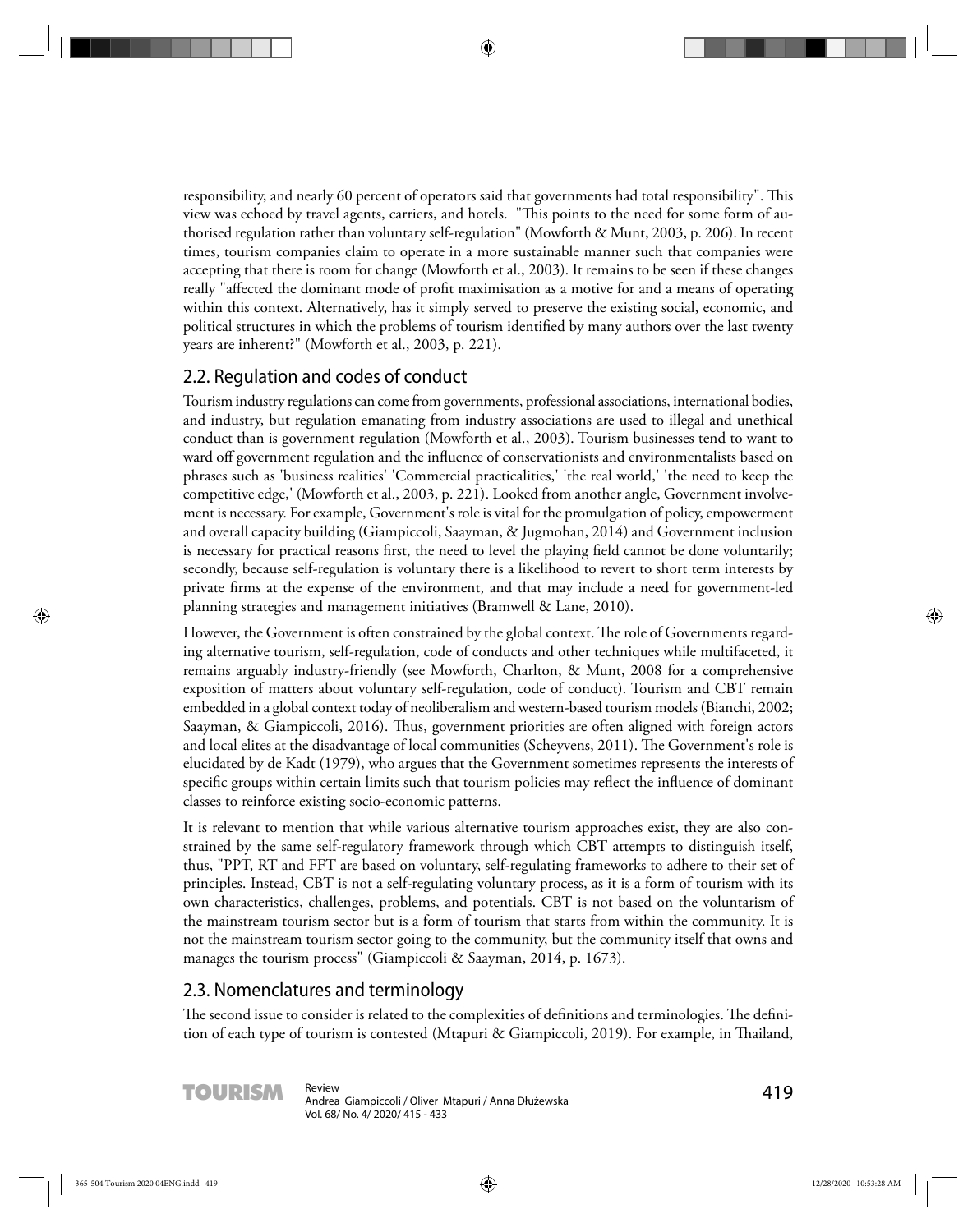CBT definitions and concepts are confusing and deserving of the development of a working definition (Boonratana, 2010). By the same token, for  $ST$ , it is observed that "there is a multitude of definitions for sustainability and sustainable development" (Liu, 2003, p. 460). It is also observed that terminology about alternative tourism is frequently "unclear and overlapping or, does not necessarily mean in reality what the term suggests what it indicates. Terminology can be used as camouflage and may contribute to the mismatch between theory (the terminology) and practice in alternative development approaches" (Giampiccoli & Saayman, 2014, p. 1668). Terms such as ET, green tourism, adventure tourism, ethnic tourism to mention some have "helped fragment the concept of alternative tourism into disparate and often meaningless lexicon subsets. Defining the concept of alternative tourism is important because of the relationship to basic problems of human society, including environmental destruction, inequalities of wealth, and irresponsible development" (Th eobald, 2005, p .76; on similar issues see Mtapuri & Giampiccoli, 2019, p. 24). For example, whether the venture is successful or a failure is also a subjective judgment call based on the associated interpretation of CBT and one's worldview and the specific interpretation and understanding of CBT can either emancipate disadvantaged communities or exploit them (Giampiccoli & Saayman, 2016). Also, discourses can be exploitative or emancipatory. This article supports tourism that is emancipatory in pursuit of social justice, empowerment, and self-reliance in communities.

#### 2.4. Focusing on community-based tourism

For this article, the aim of CBT will be highlighted, taking into account its origins and definitions, leading to the exposition of its relationship to ST and sustainability, as elaborated in the next section. Literature amply supports that CBT has its roots and origins in the 1970s alternative development milieu (Cornelissen, 2005; Giampiccoli, 2015; Karim, Mohammad, & Serafino, 2012; Mitchell & Muckosy, 2008; Ruhiu, 2007; Telfer, 2009; Zapata, Hall, Lindo, & Vanderschaeghe, 2011; see Giampiccoli, 2015 for a history of CBT) and is intended for disadvantaged community members incorporating matters such as empowerment, sustainability, social justice and self-reliance (Giampiccoli, 2015). Telfer (2009) well explains in that CBT developed in the 1970s when the focus was on alternative development paradigms which promoted issues of local participation, self-reliance, empowerment, and sustainability and protruded to research in CBT, ecotourism, indigenous tourism and the emancipation and empowerment of women via tourism.

Importantly, CBT is proposed explicitly for disadvantaged members in society (Tasci, Semrad, & Yilmaz, 2013). Communities in the margins are a crucial focus of CBT (Garraway, 2008; Giampiccoli et al., 2018). It is deliberate that CBT was associated with terms like remote, rural, impoverished, undeveloped, marginalized economically depressed, poor, and small towns (Tasci et al., 2013). A CBT handbook explicitly links CBT, disadvantaged people, and other alternative development matters when proposing that "CBST [community-based sustainable tourism] primarily utilizes marginalized sectors of society to attain social justice and equity" (Jealous, 1998, p. 10).

While it is not the aim of this article to enter into this debate, it must be recognized that the concept of ''disadvantaged/poor'' people is, however, complex for which equally debates are active. However, and importantly, it is supported that poverty should not be understood exclusively as associated with the inadequacy of income and human development but should take power, voice, and representation into account (Zhao & Ritchie, 2007). By the same token, community development must be understood in an all-inclusive perspective, not just statistical poverty data. Community-based tourism should aim for the empowerment and sustainability of underprivileged communities (Tasci et al., 2013). On the same line and, arguably, part of the same general picture is that also tourism must be holistically

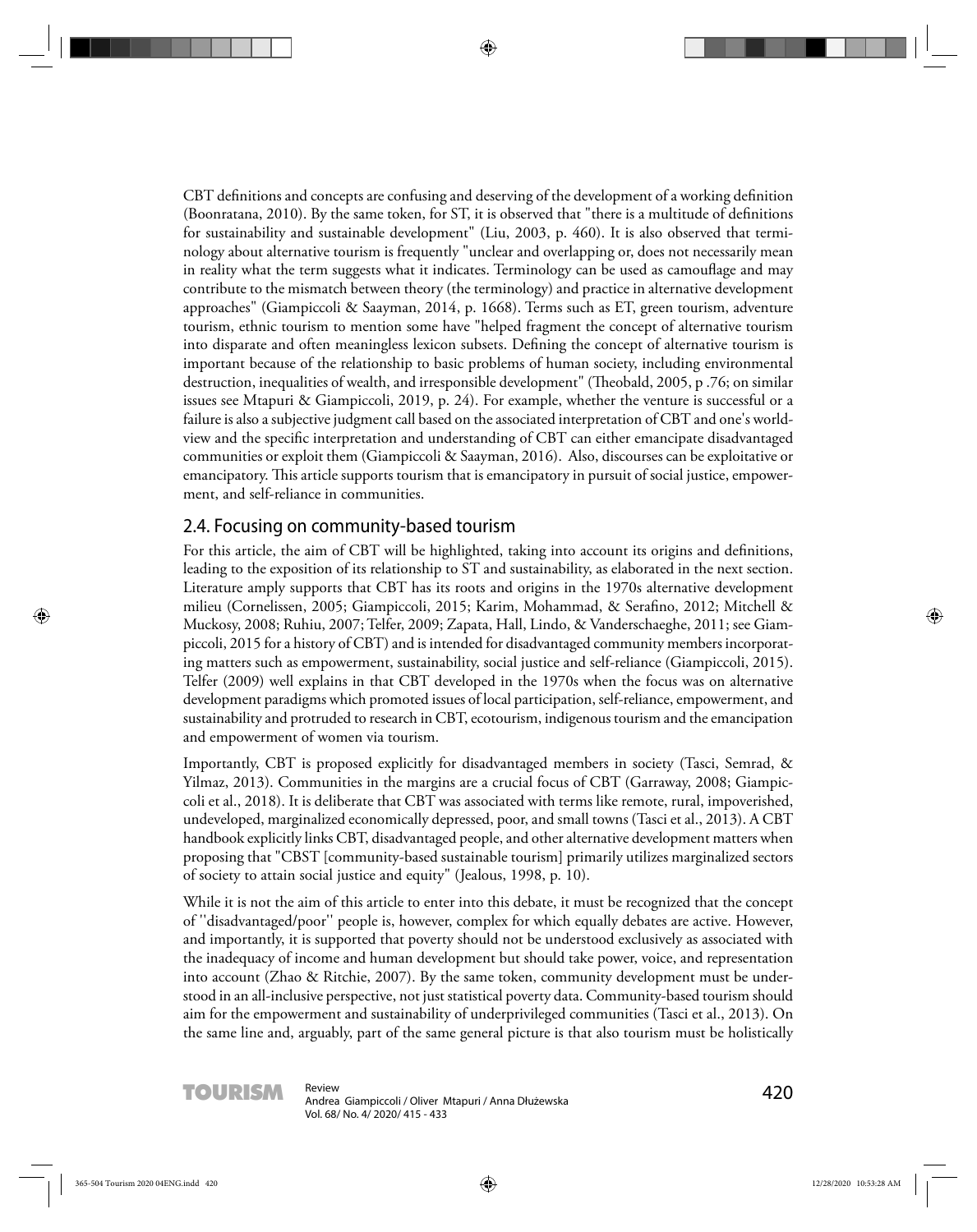understood, as its footprint should be measured in terms of both its economic value and pressure on both the nature and culture in host nations (Dłużewska & Rodzos, 2018).

Thus, while there are communities in poverty, and could consider community-based ecotourism (CBET) for community development, this does not mean that tourism is good for all destinations and is not the only solution for contexts in poverty (Garraway, 2008). Thus, despite CBT is growing in popularity (Mearns & Lukhele, 2015), it "should not be regarded as a perfect, pre-packaged solution to community problems. CBT is neither a miracle cure nor a knight in shining armour that will gallop into rescue communities from all their troubles. If carelessly applied, CBT can create problems and even bring disaster upon the community" (Suansri, 2003, p. 7). This implies that there is no one size fits all solutions to complex challenges of poverty and inequality. These complex challenges are context-specific with an associated history. Understanding the context and unpacking the history may yield insights useful for framing appropriate responses to community development issues holistically.

Going back to the definitional complexities, it is noted that sustainability can also be a highly contested issue within the definition of CBT, which is also contested. For example, "the term CBT is commonly used in South Africa; the definition is contested and means different things to different people. The lack of consensus seems to stem from whether the community owns and/or manages the tourism venture or facilities and whether the focus is on the provision of jobs for local people, or issues of community involvement in decision-making and sustainability of those projects" (Strydom, Mangope, & Henama, 2019, p .9, emphasis added). However, Strydom et al. (2019) view that many authors have accepted a broad definition of CBT whereby local people have substantial ownership, influence, and decisionmaking power concerning community-based enterprises through which they provide their services to tourists. Community-based tourism projects remain within a western-based approach to tourism development, in which local communities understand ''tourism and tourists'' through western eyes at the expense of the community perspective (Sammy, 2008, p. 76). Some communities may view tourists as bringers of income, while others may view them as intruders into their ecosystem.

Issues of local control, ownership, and management by the local community are fundamental to CBT and are equally and heavily debated in the literature. Community-based tourism has put forward as having two types, top-down and bottom-up, arguing that the top-down approach is supported by international organizations but has produced negative effects while the bottom-up approach has produced better outcomes (Zapata et al., 2011). Again, CBT distinguishes itself from the top-down approach by emphasizing local control and input concerning the scale of the tourism operations such that communities can manage tourism developments based on their own priorities and requirements (Johnson, 2010). Based on extant literature, two main trajectories of CBT have been proposed, the first aims to promote a tourism that ensures the community's involvement in the profitable tourism industry, therefore, remaining within a neo-colonial and neoliberal context. In contrast, the second trajectory "is to develop the community through tourism" with communities as owners, beneficiaries and managers of their own ventures whose success is self-defined (Mayaka, Croy, & Wolfram Cox, 2019, p. 178). Similarly to the previous proposition (Mayaka et al., 2019, p. 178), this article also supports that "CBT fits within this second trajectory where its values extend beyond economics". CBT denotes a type of tourism that is "managed and controlled by the community" (Leksakundilok & Hirsch, 2008, p. 214). Other definitions and conceptualizations in the literature follow similar lines. Thus CBT is a venture conceived, planned, developed, owned, managed, run and organized by the community for the enjoyment of the broader economic benefits by the community in a given territory through collective decision making (Nataraja & Devidasan, 2014; Johnson, 2010; Kayat, 2014; Kaur, Jawaid & Othman, 2016; Tasci et al., 2013; Terencia, 2018).



**TOURISM** Review<br>Andrea Giampiccoli / Oliver Mtapuri / Anna Dłużewska<br>**Annald Družewska** Vol. 68/ No. 4/ 2020/ 415 - 433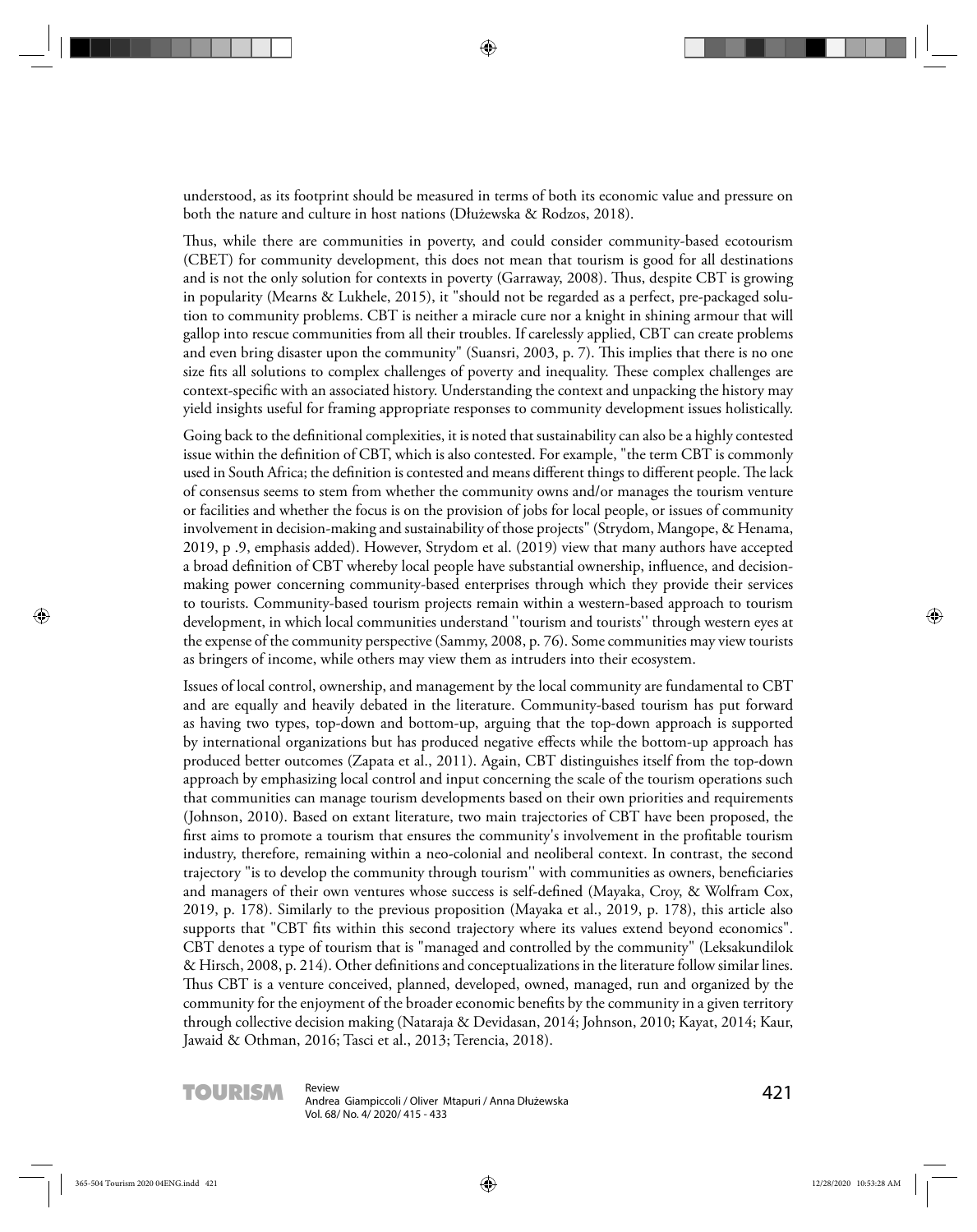To be precise about some variation in the use of terms – especially that which is relevant about environmental sustainability, ''Tourism managed by the community is called "community-based tourism". If that CBT is managed alongside the application of ecotourism concepts, then called "community-based ecotourism" (Leksakundilok, 2004, p. 33). Community-based tourism should also be considered in its progression to re-configure the tourism sector on a global scale (Saayman & Giampiccoli, 2016; Giampiccoli & Saayman, 2016). In this context, where CBT is envisaged as a global player and global transformative agent of tourism, issues related to sustainability increase their relevance with the potential for making a global impact. The practice of CBT should be transboundary (cutting across urban and rural divides); trans-vocational (cutting across various vocations, talents, abilities, and callings), and transdisciplinary, multidisciplinary and interdisciplinary and incorporating Big History – for the transversal of knowledge for the common good.

# **3. Discussion: The relationship between CBT and ST**

Concerning ST and CBT, it is acknowledged that "While the discourse of sustainable tourism (ST) is oriented towards long-term sustainability, the literature on community-based tourism looks towards local-level responsibilities and practices of tourism development and management" (Dangi & Jamal, 2016, p. 1). However, Dangi and Jamal (2016) also observe that sustainability and "community" wellbeing are essential for both ST and CBT and represent the common denominator between the two.

While there are different interpretations and understandings of CBT, communities' participation and the benefits accruing to communities, including sustainability, are also proposed principles (Vietnam's Responsible Tourism Programme [ESRT] & WWF Vietnam, 2013). From an Asia/Pacific perspective, the link between CBT and sustainability and the environment is documented as a way of preserving the biodiversity linked to livelihoods, poverty reduction and sustainability in Asia Pacific Economic Cooperation (APEC) developing countries (Asker, Boronyak, Carrard, & Paddon, 2010). Along similar lines, Sawatsuk et al. (2018, p. 14) characterised CBT as "a form of sustainable tourism to turn greedy tourism to green tourism". Community-based tourism is also included in the document Tourism and the Sustainable Development Goals – Journey to 2030 (United Nations World Tourism Organization [UNWTO] & United Nations Development Programme [UNDP], 2017), directing future tourism development within ecotourism and CBT framework (at least for Jamaica). For instance, The Jamaican Roadmap for sustainable development goals implements the document Tourism and the Sustainable Development Goals – Journey to 2030 writes: "The Roadmap discusses the challenges of tourism, its impact on the environment and the opportunity to refocus the tourism offer from a mass, low-cost model, towards a more sustainable model. In this context, the Roadmap underlines the value of investments in protected areas to the diversification of Jamaica's tourism product through ecotourism and community-based tourism" (UNWTO & UNDP, 2017, p. 34).

The terms' sustainable' and 'CBT' have been put together to form "Sustainable CBT" to enhance the visitor experience while minimizing damage to the environment and culture and contributing to economic growth (Strydom et al., 2019). When CBT is linked to ET, it forms CBET also to show specific differences amongst the terms when "The term "community-based ecotourism" is used to designate ecotourism ventures that are characterized by high environmental attentions, increased control and participation of the local residents, as well as significant benefits for the host community. This notion is clearly distinguished from other ecotourism ventures that are mainly or even totally planned and managed by external operators and generate insignificant benefits for local people" (Manu & Kuuder, 2012). Thus, specific terminologies can also serve (at least on paper) to reinforce and properly distinguish others so, "Additional terms like community based sustainable tourism

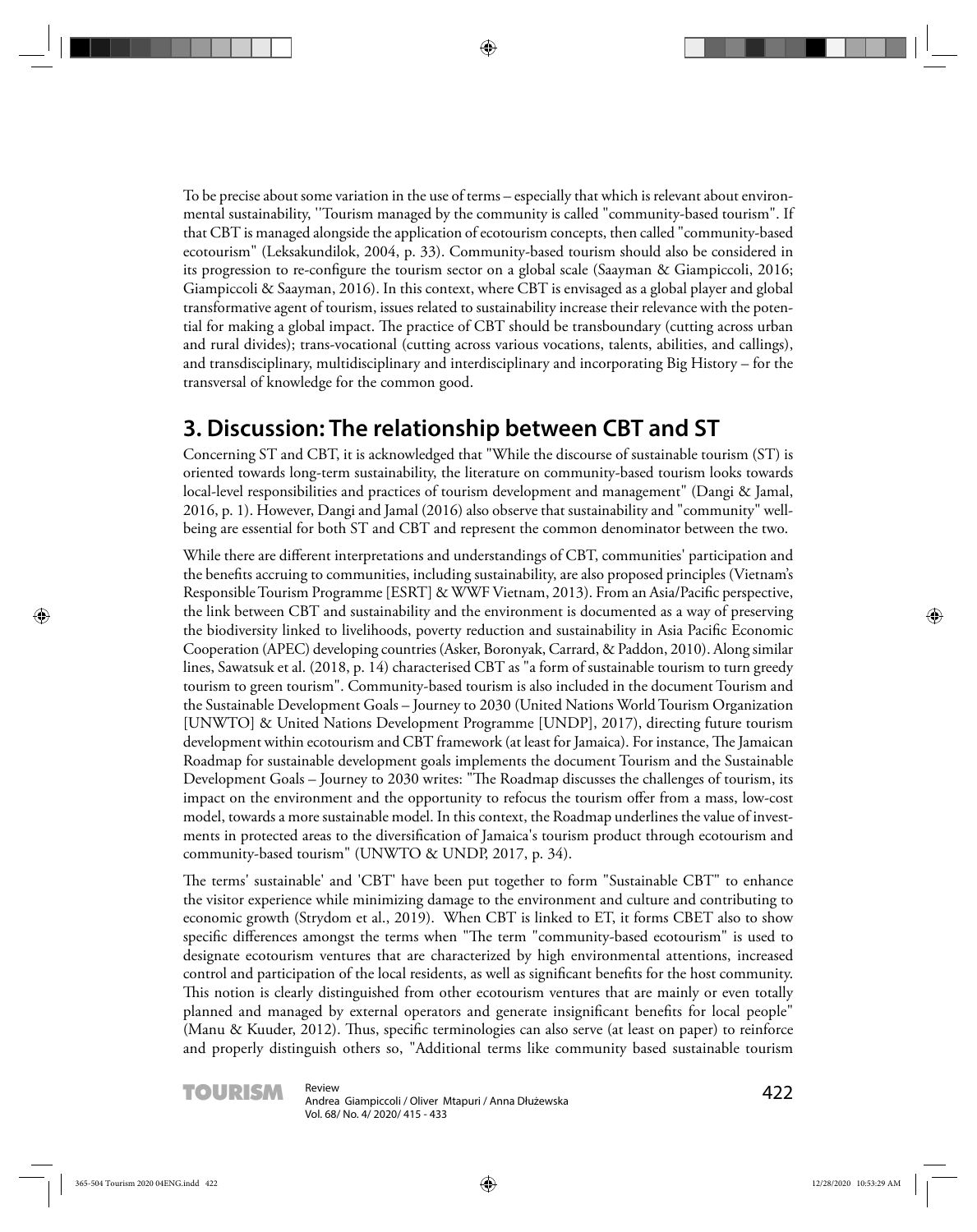(CBST), community-based mountain tourism (CBMT) or community-based ecotourism (CBET)" (Häusler & Strasdas, 2003, p. 3) each add a specific word ('sustainable,' 'mountain,' 'eco') to CBT giving to each type of CBT a specific context or aim. Thus, the link between CBT and sustainability and/or environmental issues using the term CBET can be seen, for example, when insinuating CBET that promotes sustainability and collective responsibility (Denman, 2001, p. 2). In the term CBET "ecotourism represents the ecology and nature/the environment, while CBT represents the social and economic aspects of community well-being" (Mtapuri & Giampiccoli, 2019, p. 30). Various authors explain other differences in their own understanding. For example, Dixey,  $(n.d., p. 4)$  argues that CBT emphasises community participation and a CBT that promises to "delivers net socio-economic and/or environmental benefits is considered a form of tourism that falls under the umbrella of the leading paradigms of pro-poor tourism, responsible and sustainable tourism". Other researches, notably, Saayman et al., (2016) and Giampiccoli and Saayman (2014) argue for the existence of substantial differences between CBT on one side and PPT and responsible tourism on the other. They argue that CBT is the one that is counteracting conventional/mass tourism embedded in the neoliberal framework, while PPT and responsible tourism are embedded and working with/within the conventional/mass tourism in a neoliberal framework. The argument is that the foundations of CBT and PPT are different, and the philosophies that underpin them are also different. While CBT supports social justice and equity, PPT is paternalistic and is practiced at the mercy of the privileged class whose main preoccupation is profit and assigning the leftovers to PPT.

Community-based tourism manuals/handbooks can be explicit in linking sustainability and/or environmental issues with CBT. A CBT handbook published in 1998 asserts, "The idea of sustainable tourism development – tourism which meets present needs while protecting and enhancing opportunities for the future – has been around since the 1980s. Added to this is the most recent idea that sustainable tourism should also be community-based, giving full and fair participation to local people throughout the tourism planning and development process" (Jealous, 1998, p. 2, emphasis in original). Other CBT manuals also present various associations between CBT and sustainability and/or environmental issues. It reads: "Adopting good practice in Community Based Tourism contributes to each of the 'three pillars of sustainability' delivering social, environmental and economic benefits [...] That is, effective Community-Based Tourism can address social needs, contribute to building a more sustainable environment, and be commercially viable" (Asker et al., 2010, p. 1). The Community-based tourism standard handbook (Suansri & Yeejaw-haw, 2013) from Thailand proposes 'The Goal of the CBT Standard' considers CBT as a tool for sustainable destination management with community participation. While on the one hand, Suansri (2003) links CBT to environmental conservation, on the other, there is a strong argument for a more comprehensive CBET term that includes environmental matters as there is a nil/low significance of environmental sustainability in the term CBT (Mtapuri & Giampiccoli, 2019). This could increase the variety of understandings and associations (and arguably the clarity) between various forms of alternative tourism. A CBT manual (Asker et al., 2010, p. 2) suggests that "Typically Sustainable Tourism, Community Based Tourism, Rural tourism, and Ecotourism have similar objectives".

The Operational Guidelines for Community-Based Tourism in South Africa (OGCBTSA) goes a step further and links CBT with sustainability and environmental issues and also reinforces the role of CBT in sustainability by positing that "All tourism has some impacts on the environment – it is unavoidable – but CBT ventures take steps to prevent and reduce negative impacts" (NDT, 2016, p. 16, emphasis added). This inadvertently transfers sustainability issues onto the shoulders of CBT while decreasing responsibility on sustainability from other types of tourism, including conventional/mass tourism. Thus, research on the  $NDT$  (2016) document proposes notes:

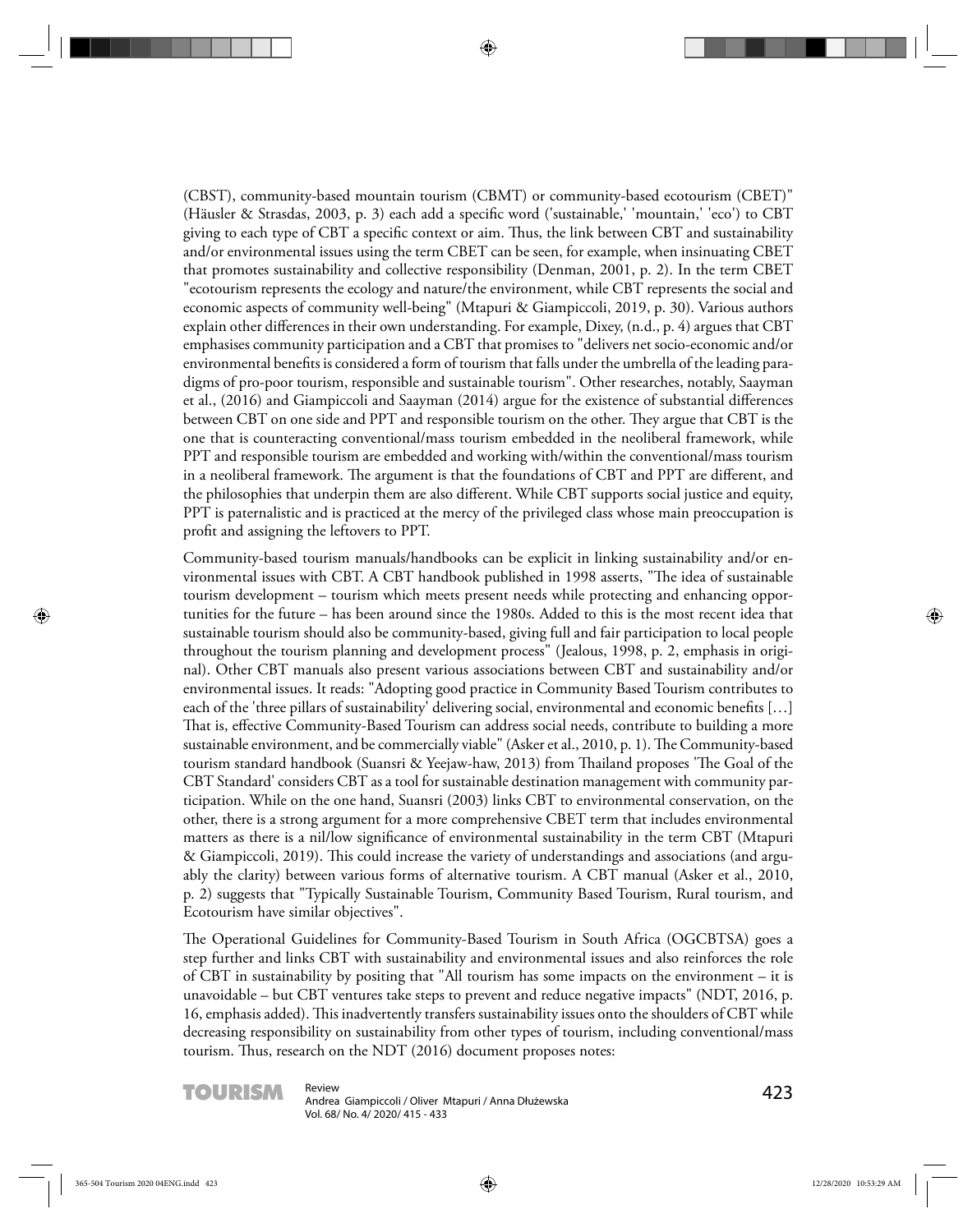The findings propose that the OGCBTSA is mostly not aligned with the fundamental principle of CBT *as proposed in the literature. Various issues presented in the CBT framework remain weak and often*  not necessary in the definitions and models of CBT proposed by the OGCBTSA. In this context, this article indicates that the definitions and models of CBT in the OGCBTSA mostly lean towards the *neoliberal approach whereby private companies can gain relevance and take on leading roles in CBT*  (Giampiccoli et al., 2018, p. 767).

As such, an examination of the results of Table 1 and Table 2 gives an indication of the presence of sustainability and environmental terms in CBT definitions and main principles in CBT manuals/ handbooks.

Table 1

| Presence of the terms sustainability and/or natural environment in CBT definitions |  |
|------------------------------------------------------------------------------------|--|
| in CBT manuals/handbooks/guidelines                                                |  |

| <b>CBT</b><br>manuals/handbook                                                                                                                                                           | <b>CBT</b><br>definitions                                                                                                                                                                                                                                                                                                                                                                                                                                         | Sustain-<br>ability | <b>Natural</b><br>environment |
|------------------------------------------------------------------------------------------------------------------------------------------------------------------------------------------|-------------------------------------------------------------------------------------------------------------------------------------------------------------------------------------------------------------------------------------------------------------------------------------------------------------------------------------------------------------------------------------------------------------------------------------------------------------------|---------------------|-------------------------------|
|                                                                                                                                                                                          | Community-based tourism (CBT)                                                                                                                                                                                                                                                                                                                                                                                                                                     |                     |                               |
| Effective community<br>based tourism:<br>a best practice manual.<br>(Asker et al., 2010, p. 2).                                                                                          | CBT is commonly understood to be managed and owned<br>by the community, for the community. It is a form of 'local'<br>tourism, favouring local service providers and suppliers and<br>focused on interpreting and communicating the local culture<br>and environment.                                                                                                                                                                                             | X                   | X                             |
| <b>ASEAN Community</b><br><b>Based Tourism Standard.</b><br>(Association of Southeast)<br>Asian Nations [ASEAN], 2016,<br>p. 2).                                                         | Community Based Tourism (CBT) is tourism activity,<br>community owned and operated, and managed or coordinated<br>at the community level that contributes to the well-being of<br>communities through supporting sustainable livelihoods and<br>protecting valued socio-cultural traditions and natural and<br>cultural heritage resources.                                                                                                                       | $\sqrt{}$           | $\sqrt{}$                     |
| Community Based Tourism<br>Standards in Cambodia.<br>(Netherlands Development)<br>Organisation [SNV]<br>& Cambodia Community-<br><b>Based Ecotourism Network</b><br>[CCBEN], 2009, p. 3) | Community Based Tourism (CBT) is a form of tourism owned<br>and managed by community in collaboration with other<br>stakeholders in order to enhance: local well-being; natural and<br>cultural resource conservation; host and quest interaction and<br>education.                                                                                                                                                                                               | X                   | $\sqrt{}$                     |
| <b>Operational Guidelines</b><br>for Community-Based<br>Tourism in South Africa.<br>(National Department of<br>Tourism [NDT], 2016, p. 5).                                               | Community-based tourism refers to any tourism business<br>or activity that is located within a community, it may either be<br>privately owned or managed or operated with the involvement<br>of the local community members. It should be able create<br>community linkages and adhere to responsible tourism <sup>1</sup><br>practices that take environmental, social and cultural<br>sustainability into account.                                              | $\sqrt{}$           | $\sqrt{}$                     |
| <b>Community Based</b><br>Tourism Handbook.<br>(Suansri, 2003, p. 14).                                                                                                                   | CBT is tourism that takes environmental, social, and cultural<br>sustainability into account. It is managed and owned by the<br>community, for the community, with the purpose of enabling<br>visitors to increase their awareness and learn about the com-<br>munity and local ways of life                                                                                                                                                                      | $\sqrt{2}$          | $\sqrt{ }$                    |
| Community-based tourism for<br>conservation and develop-<br>ment: a resource kit.<br>(The Mountain Institute, 2000,<br>p. 1).                                                            | Community-based Tourism is a visitor-host interaction that has<br>meaningful participation by both, and generates economic and<br>conservation benefits for local communities and environments.                                                                                                                                                                                                                                                                   | X                   | $\sqrt{}$                     |
| A toolkit for monitoring<br>and managing<br>community-based tourism.<br>(Twining-Ward, Jamieson,<br>Noakes, & Day, 2007, p. 9).                                                          | Community-based tourism (CBT) is a type of sustainable<br>tourism that promotes pro-poor strategies in a community<br>setting. CBT initiatives aim to involve local residents in the<br>running and management of small tourism projects as<br>a means of alleviating poverty and providing an alternative<br>income source for community members. CBT initiatives also<br>encourage respect for local traditions and culture as well as for<br>natural heritage. | √                   | $\sqrt{}$                     |

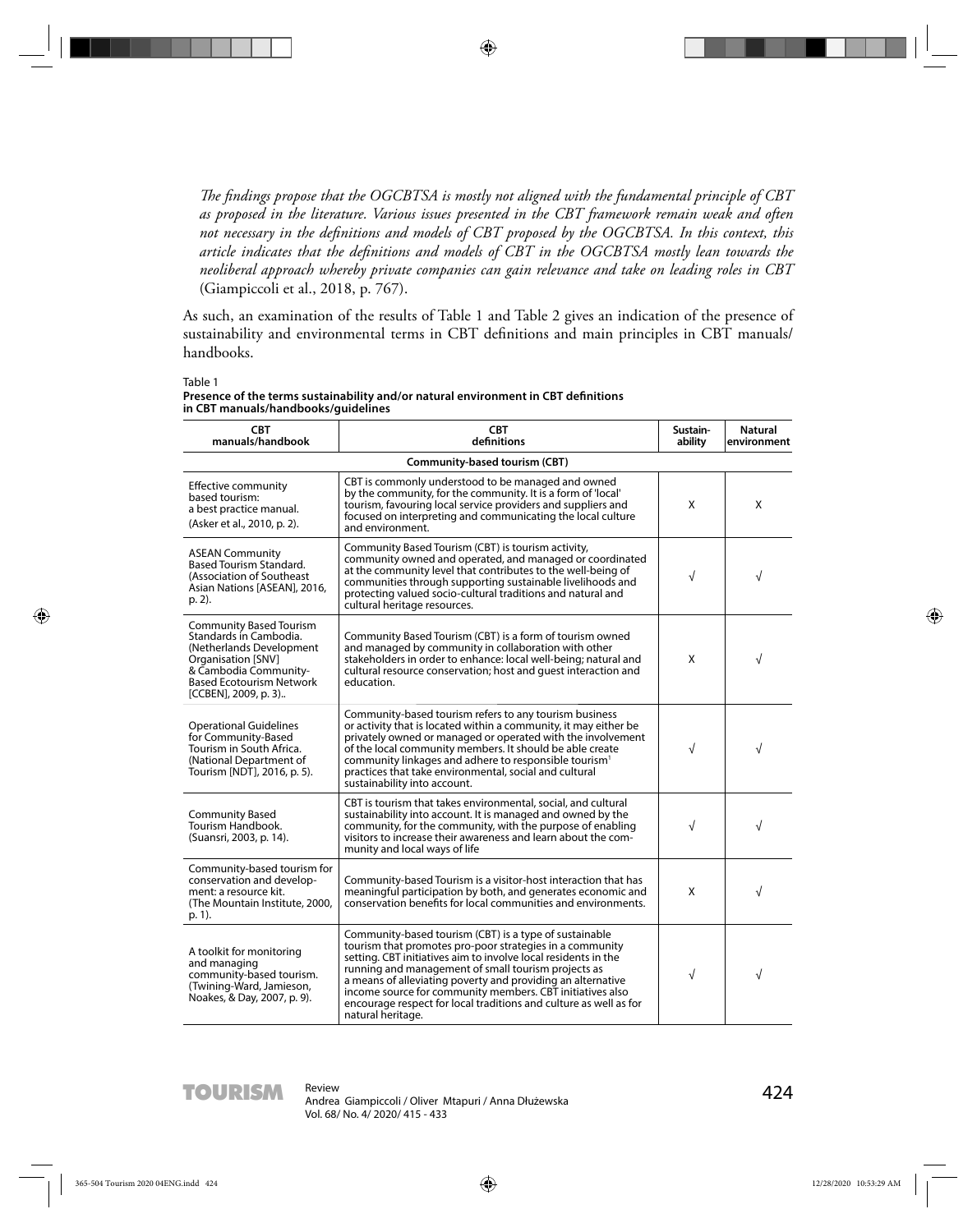#### Table 1 **Continued**

| Handbook on community<br>based tourism "How to<br>develop and sustain CBT".<br>(Hamzah & Khalifah, 2009,<br>p. 4.                                                              | Community based tourism (CBT) is a community development<br>tool that strengthens the ability of rural communities to manage<br>tourism resources while ensuring the local community's partici-<br>pation. CBT can help the local community in generating income,<br>diversifying the local economy, preserving culture, conserving<br>the environment and providing educational opportunities.                                                                                                                                                                                                                                                                                                               | X                   | $\sqrt{}$              |
|--------------------------------------------------------------------------------------------------------------------------------------------------------------------------------|---------------------------------------------------------------------------------------------------------------------------------------------------------------------------------------------------------------------------------------------------------------------------------------------------------------------------------------------------------------------------------------------------------------------------------------------------------------------------------------------------------------------------------------------------------------------------------------------------------------------------------------------------------------------------------------------------------------|---------------------|------------------------|
| <b>Training Manual for</b><br>Community-Based Tourism.<br>(Häusler & Strasdas, 2003,<br>p. 3).                                                                                 | CBT is a form of tourism in which a significant number of local<br>people has substantial control over, and involvement in its<br>development and management. The major proportion of the<br>benefits remains within the local economy.                                                                                                                                                                                                                                                                                                                                                                                                                                                                       | X                   | X                      |
| Vietnam community based<br>tourism handbook: a market-<br>based approach. (Vietnam's<br>Responsible Tourism<br>Programme [ESRT] & WWF<br>Vietnam, 2013, p. 5)                  | CBT provides visitors with an experience of local life, in which<br>local communities are directly involved in tourism activities and<br>get socio-economic benefits from tourism activities and take<br>responsibility for protecting the natural resources, environment<br>and local culture.                                                                                                                                                                                                                                                                                                                                                                                                               | X                   | $\sqrt{}$              |
| <b>CBT</b><br>manuals/handbook                                                                                                                                                 | <b>CBT</b><br>definitions                                                                                                                                                                                                                                                                                                                                                                                                                                                                                                                                                                                                                                                                                     | Sustain-<br>ability | Natural<br>environment |
|                                                                                                                                                                                | Community-based ecotourism (CBET) / Community-based sustainable tourism (CBST)                                                                                                                                                                                                                                                                                                                                                                                                                                                                                                                                                                                                                                |                     |                        |
| Making ecotourism work.<br>A manual on establishing<br>community-based<br>Ecotourism enterprise (CBEE)<br>in the Philippines.<br>(Calanog, Reyes, & Eugenio,<br>2012, p. 187). | Community-based Ecotourism Enterprise is an enterprise<br>controlled and managed by concerned local people and<br>stakeholders in a community whose main product is to "sell"<br>ecotourism services.                                                                                                                                                                                                                                                                                                                                                                                                                                                                                                         | X                   | $\sqrt{ }$             |
| Guidelines for<br>community-based<br>ecotourism development.<br>(Denman, 2001, p. 2).                                                                                          | Ecotourism is a "responsible travel to natural areas that<br>conserves the environment and sustains the well-being of local<br>people. This definition not only implies that there should be<br>a recognition of, and positive support for, the conservation of<br>natural resources, both by suppliers and consumers, but also<br>that there is a necessary social dimension to ecotourism. The<br>term 'community-based ecotourism' takes this social dimen-<br>sion a stage further. This is a form of ecotourism where the local<br>community has substantial control over, and involvement in, its<br>development and management, and a major proportion of the<br>benefits remain within the community. | $\sqrt{}$           | $\sqrt{ }$             |
| Community based<br>sustainable tourism.<br>A handbook<br>(Jealous, 1998, p. 2).                                                                                                | Community-based sustainable tourism (CBST) implies that the<br>tourism development concept should focus on the develop-<br>ment of the community in a manner where the natural resource<br>is protected and maintained for continued utilization. CBST is a<br>vision for community empowerment and alternative model of<br>tourism development.                                                                                                                                                                                                                                                                                                                                                              | $\sqrt{}$           | $\sqrt{}$              |

Table 1 shows that in 13 CBT manuals/handbooks, there is a total of 26 results unevenly split between the number of times the word sustainability and the natural environment are mentioned. Eleven manuals mention the environment with a positive  $(\forall)$  outcome. Six out of 13 manuals mention sustainability also positively. Whereas, the mentioning of the environment is negative in 2 occurrences and the sustainability is negative seven times (represented by a negative X).

Table 1 showing that the natural environment is mentioned in the definitions of the 11 of the 13 manuals can reflect some high-level awareness of the need to preserve the environment, which has gained currency in contemporary times. On the other hand, in Table 1, there is some paucity in terms of the number of times sustainability is mentioned.

It is interesting to note that the definition by Calanog et al. (2012) in Table 1 on CBET shows a negative  $(X)$  for sustainability. The same definition by Calanog et al. (2012) does not refer to the natural environment, but because it being CBET and 'selling' ecotourism services, it seems implicit that it is related to the environment (thus it has been marked as a positive outcome  $(\vee)$ ). On the other hand,

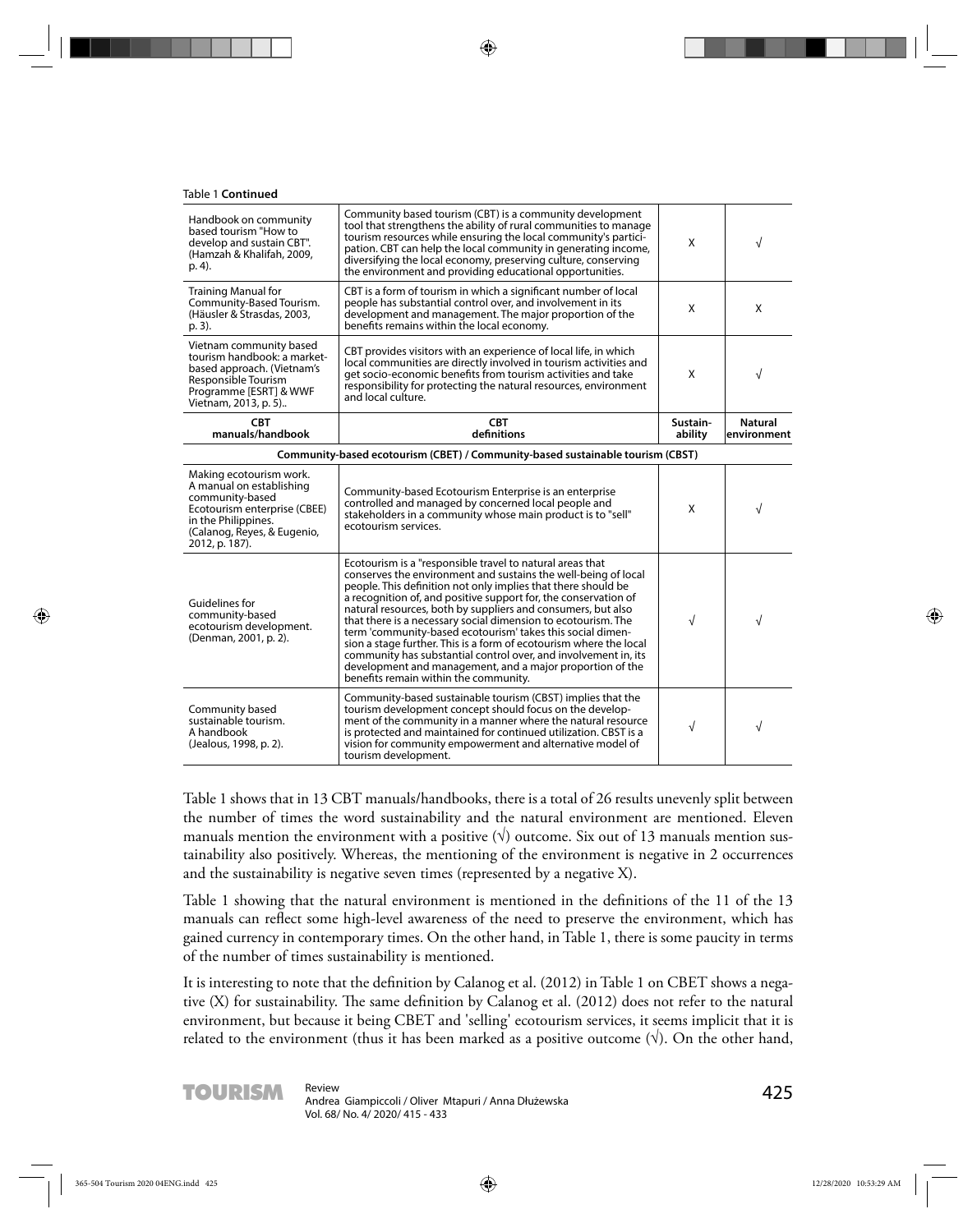this anomaly could also be seen as an inaccurate contextualization of CBET, and, importantly, it not guaranteed the conservation/protection (sustainability) of the natural environment. That is, it is here proposed that any CBET definition, contrary to what is proposed by Calanog et al. (2012), should have included both sustainability and natural environment issues. These two matters cannot be considered implicit but instead should be part of it to reflect their importance in CBET. In Table 1, there is a preponderant inclusion of sustainability and/or natural environment in the CBT definitions in CBT manuals/handbooks. However, on the one hand, more than half of the definitions (seven out of 13) do not explicitly include sustainability.

On the other hand, the natural environment is often mentioned in many of the cases. Current times dictate that both are a sine qua non in all forms of tourism. Table 2 looks at how these two words are mentioned in the main fundamental principles contained in these CBT Handbooks.

Table 2 Presence of terms sustainability and/or natural environment in CBT specifically in listed main fundamental prin**ciples/attributes in CBT manuals/handbooks/guidelines.**

| <b>CBT</b><br>manuals/handbook                                                                                                                                                                              | <b>CBT</b><br>Main fundamental principles/attributes                                                                                                                                                                                                                                                                                                                                                                                                                                                                                                                                                                                                | Sustain-<br>ability | <b>Natural</b><br>environ-<br>ment |
|-------------------------------------------------------------------------------------------------------------------------------------------------------------------------------------------------------------|-----------------------------------------------------------------------------------------------------------------------------------------------------------------------------------------------------------------------------------------------------------------------------------------------------------------------------------------------------------------------------------------------------------------------------------------------------------------------------------------------------------------------------------------------------------------------------------------------------------------------------------------------------|---------------------|------------------------------------|
|                                                                                                                                                                                                             | Community-based tourism (CBT)                                                                                                                                                                                                                                                                                                                                                                                                                                                                                                                                                                                                                       |                     |                                    |
| Effective<br>community based<br>tourism:<br>a best practice<br>manual.<br>(Asker et al., 2010,<br>p. 3).                                                                                                    | • Aiming to benefit local communities, particularly rural or indigenous<br>people's or people in small towns, contributing to their wellbeing and the<br>wellbeing of their cultural and environmental assets<br>• Hosting tourists in the local community<br>• Managing a tourism scheme communally<br>• Sharing the profits/benefits equitably<br>• Using a portion of the profits/resources for community development and/or<br>to maintain and protect a community cultural or natural heritage asset (e.g.<br>conservation)<br>• Involving communities in tourism planning, on-going decision making,<br>development and operations.           | X                   | $\sqrt{}$                          |
| <b>ASEAN</b><br><b>Community Based</b><br>Tourism Standard.<br>(Association of<br>Southeast Asian<br>Nations [ASEAN],<br>2016, p. 2).                                                                       | • Involve and empower community to ensure ownership and transparent<br>management,<br>• Establish partnerships with relevant stakeholders,<br>• Gain recognised standing with relevant authorities,<br>• Improve social well-being and maintenance of human dignity,<br>• Include a fair and transparent benefit sharing mechanism,<br>• Enhance linkages to local and regional economies,<br>• Respect local culture and tradition,<br>• Contribute to natural resource conservation,<br>• Improve the quality of visitor experiences by strengthening meaningful<br>host and quest interaction, and<br>• Work towards financial self-sufficiency. | X                   | $\sqrt{}$                          |
| Community<br><b>Based Tourism</b><br>Standards in<br>Cambodia.<br>(Netherlands)<br>Development<br>Organisation [SNV]<br>& Cambodia<br>Community-Based<br><b>Ecotourism Network</b><br>[CCBEN], 2009, p. 3). | • Involve and empower community members to ensure ownership and<br>transparent management<br>• Establish partnership with relevant stakeholders<br>• Gain legal recognition from relevant authorities<br>• Achieve social well-being and human dignity<br>• Establish a fair and transparent benefit sharing mechanism<br>• Enhance linkages to local and regional economy<br>• Respect the local culture and tradition<br>• Contribute to natural resource conservation<br>• Improve quality of visitor experiences by strengthening meaningful host<br>and quest interaction<br>• Work towards financial self-sufficiency.                        | X                   |                                    |

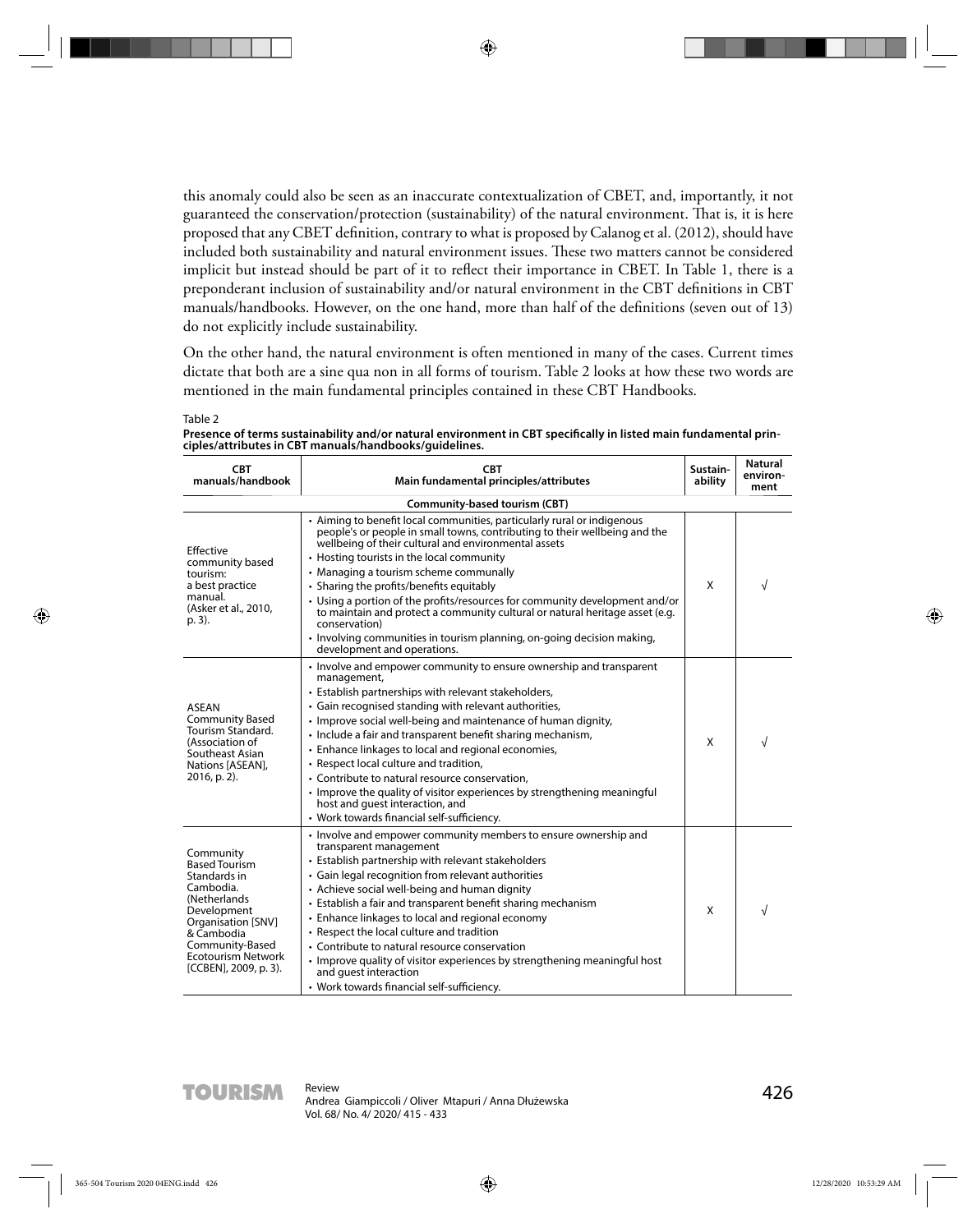| Table 2 <b>Continued</b>                                                                                                                                                 |                                                                                                                                                                                                                                                                                                                                                                                                                                                                                                                                                                                                                                                                                         |                     |                                    |
|--------------------------------------------------------------------------------------------------------------------------------------------------------------------------|-----------------------------------------------------------------------------------------------------------------------------------------------------------------------------------------------------------------------------------------------------------------------------------------------------------------------------------------------------------------------------------------------------------------------------------------------------------------------------------------------------------------------------------------------------------------------------------------------------------------------------------------------------------------------------------------|---------------------|------------------------------------|
| Community<br><b>Based Tourism</b><br>Handbook.<br>(Suansri, 2003, p. 12).                                                                                                | • Recognize, support and promote community ownership of tourism;<br>• Involve community members from the start in every aspect;<br>• Promote community pride;<br>• Improve the quality of life;<br>• Ensure environmental sustainability;<br>• Preserve the unique character and culture of the local area;<br>• Foster cross-cultural learning;<br>• Respect cultural differences and human dignity;<br>• Distribute benefits fairly among community members;<br>• Contribute a fixed percentage of income to community projects;                                                                                                                                                      | $\sqrt{}$           | $\sqrt{}$                          |
| Community-based<br>tourism for<br>conservation and<br>development:<br>a resource kit.<br>(The Mountain<br>Institute, 2000).                                              | • Must contribute to increasing and/or improving conservation of natural<br>and/or cultural resources, including biological diversity, water, forests,<br>cultural landscapes, monuments, etc;<br>• Must contribute to local economic development through increasing tourism<br>revenues and other benefits to community participants, and ideally to an<br>increasing number of participants;<br>• Must have a level of participation ideally progressing toward self-mobiliza-<br>tion, but not always necessarily so; and<br>• Has a duty to the visitor to provide a socially and environmentally respon-<br>sible product.                                                         | $\sqrt{}$           | √                                  |
| A toolkit for<br>monitoring and<br>managing<br>community-based<br>tourism.<br>(Twining-Ward et al.,<br>2007, p. 9).                                                      | • Gender equity,<br>• Poverty reduction,<br>• Business sustainability, and<br>• Local capacity development.<br>• (Note: selected themes only based relevance to SNV's core concerns in the<br>Asia Region).                                                                                                                                                                                                                                                                                                                                                                                                                                                                             | $X/\sqrt{2}$        | √                                  |
| Handbook on<br>community based<br>tourism "How to<br>develop and sustain<br>CBT".<br>(Hamzah & Khalifah,<br>2009, p. 4).                                                 | • Involving appreciation not only of nature, but also of indigenous cultures<br>prevailing in natural areas, as part of the visitor experience;<br>• Containing education and interpretation as part of the tourist offer;<br>• Generally, but not exclusively, organised for small groups by small, special-<br>ised and locally owned businesses;<br>• Minimising negative impacts on the natural and socio-cultural environment;<br>• Supporting the protection of natural and cultural areas by generating eco-<br>nomic benefits from it;<br>• Providing alternative income and employment for local communities; and<br>• increasing local and visitor awareness of conservation. | X                   | $\sqrt{}$                          |
| <b>Training Manual</b><br>for Community-Based<br>Tourism.<br>(Häusler & Strasdas,<br>2003, p. 3).                                                                        | • Includes education and interpretation as part of the tourism service;<br>• Increases local and visitor awareness of conservation;<br>· Is generally, but not exclusively, organised for small groups by small, special-<br>ised and locally owned businesses;<br>• Minimises negative impacts on the natural and socio-cultural environment;<br>• Supports the protection of natural areas by generating economic benefits<br>for the management of these areas.                                                                                                                                                                                                                      | X                   | $\sqrt{}$                          |
| Vietnam community<br>based tourism<br>handbook: a market-<br>based approach.<br>(Vietnam's<br>Responsible Tourism<br>Programme (ESRT) &<br>WWF Vietnam, 2013,<br>p. 5).  | · Social equity.<br>• Respect local cultural and natural heritage<br>• Benefit sharing<br>• Local ownership and participation                                                                                                                                                                                                                                                                                                                                                                                                                                                                                                                                                           | X                   | √                                  |
| <b>CBT</b><br>manuals/handbook                                                                                                                                           | <b>CBT</b><br>Main principles/fundamentals/characteristics/attributes                                                                                                                                                                                                                                                                                                                                                                                                                                                                                                                                                                                                                   | Sustain-<br>ability | <b>Natural</b><br>environ-<br>ment |
| Community-based ecotourism (CBET) / Community-based sustainable tourism (CBST)                                                                                           |                                                                                                                                                                                                                                                                                                                                                                                                                                                                                                                                                                                                                                                                                         |                     |                                    |
| Making ecotourism<br>work. A manual on<br>establishing commu-<br>nity-based Ecotourism<br>enterprise (CBEE) in<br>the Philippines.<br>(Calanog et al., 2012,<br>p. 187). | • It is concerned with the protection of the environment<br>• It aims to provide a meaningful satisfaction to visitors.<br>• There is equitable distribution of income and share benefits to local com-<br>munity<br>• It encourages people empowerment and active gender role in the enter-<br>prise                                                                                                                                                                                                                                                                                                                                                                                   | X                   | √                                  |

**TOURISM** Review<br>Andrea Giampiccoli / Oliver Mtapuri / Anna Dłużewska<br>**Annald Družewska** Vol. 68/ No. 4/ 2020/ 415 - 433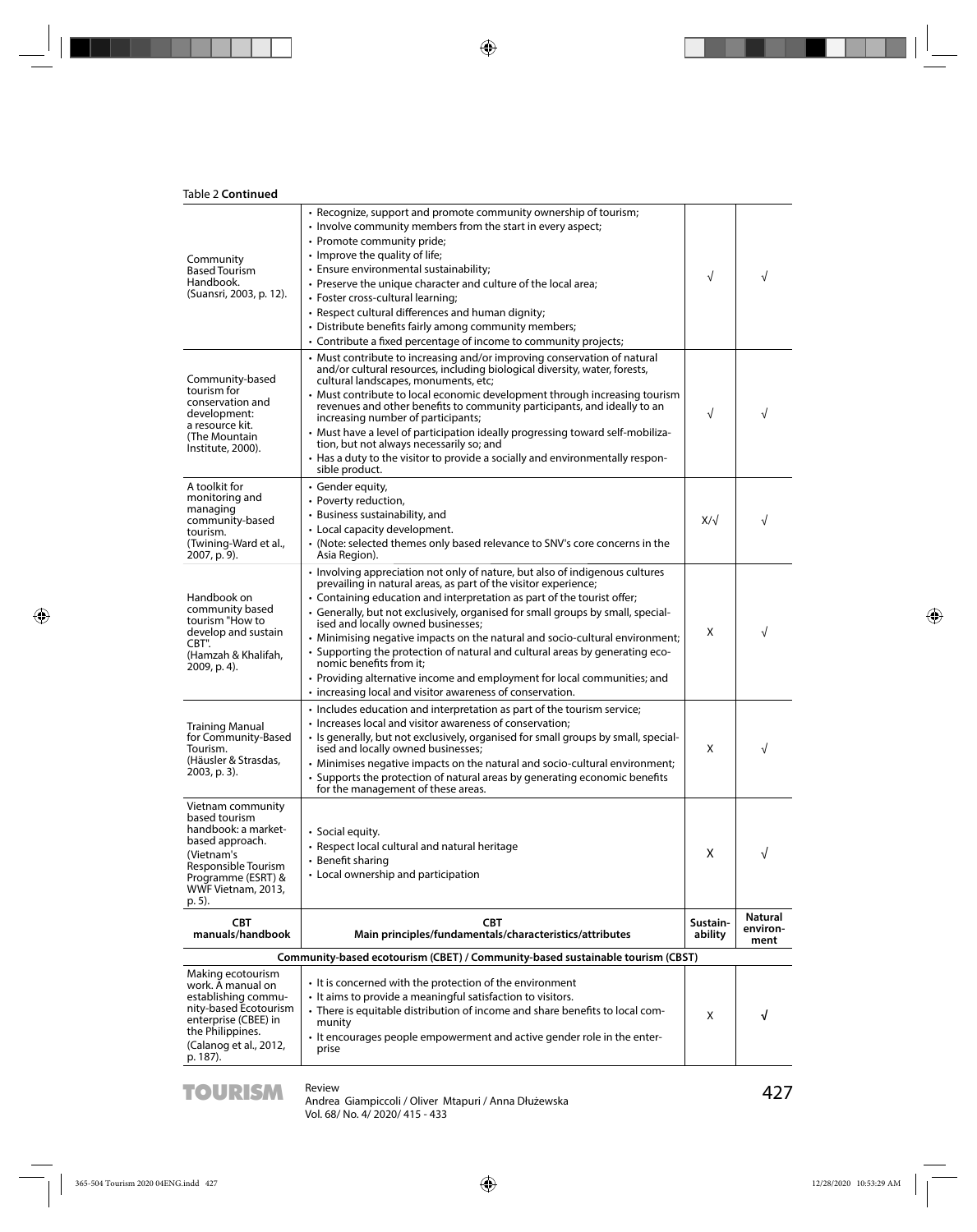| <b>Table 2 Continued</b>                                                                 |                                                                                                                                                                                                                                                                                                                                                                                                                                                                                                                                                                                                                                                                                                                                                                                                                                                                        |   |   |
|------------------------------------------------------------------------------------------|------------------------------------------------------------------------------------------------------------------------------------------------------------------------------------------------------------------------------------------------------------------------------------------------------------------------------------------------------------------------------------------------------------------------------------------------------------------------------------------------------------------------------------------------------------------------------------------------------------------------------------------------------------------------------------------------------------------------------------------------------------------------------------------------------------------------------------------------------------------------|---|---|
| Guidelines for<br>community-based<br>ecotourism<br>development.<br>(Denman, 2001, p. 2). | • Involving appreciation not only of nature, but also of indigenous<br>cultures prevailing in natural areas, as part of the visitor experience;<br>• Containing education and interpretation as part of the tourist offer;<br>• Generally, but not exclusively, organised for small groups by small,<br>specialised and locally owned businesses (while recognising that foreign<br>operators also market and operate ecotourism);<br>• Minimising negative impacts on the natural and socio-cultural environment;<br>• Supporting the protection of natural areas by generating economic benefits<br>for the managers of natural areas;<br>• Providing alternative income and employment for local communities; and<br>• Increasing local and visitor awareness of conservation.<br>• (Note: The document proposes ecotourism principles within the CBET<br>context). | X | v |
| Community based<br>sustainable tourism.<br>A handbook.<br>(Jealous, 1998, p. 3).         | • Social dimension<br>• Cultural dimension<br>$\cdot$ Economic dimension<br>• Political dimension<br>• Ecological dimension                                                                                                                                                                                                                                                                                                                                                                                                                                                                                                                                                                                                                                                                                                                                            | X |   |

Note: In Operational Guidelines for Community-Based Tourism in South Africa. (NDT, 2016) there was not specific list/indication of CBT main principles/ fundamentals/characteristics/attributes. Therefore the document has been excluded from Table 2.

Table 2 shows that of the 12 manuals, all 12 mentions the environment while only 2.5 cases of the 12 mention the concept of sustainability. Specifically, while all of the outcomes for the natural environment are positive, the consideration of sustainability has only two positive outcomes against nine negative outcomes (and a half negative half positive outcome). The results in Table 2 seem to show that while the natural environment is regarded highly as a CBT principle, the specific concept of sustainability is much less so based on only 2 out of 12 as contained in CBT principles in CBT manuals/handbooks. If the result of Table 1 and Table 2 are put together, the result indicates that while the natural environment is almost always mentioned (total of 23 of 25 times), the concept of sustainability, on the other side, is less likely to be mentioned (16.5 negatives against 8.5 positive presences).

A recent study by Giampiccoli and Saayman (2017) questions a situation whereby the poor are expected to run and manage their CBT venture while taking care of the environment while for conventional tourism, this appears to be voluntary. The results produced in this article corroborate this opinion in which the protection/conservation/awareness of the natural environment is part of the definition or main principles – thus 'officially' – related to CBT. It is argued here that this does not seem to be the case with the other types of t Tourism 2020 04EN Tiskara Osijek šaljem ourism, notably conventional/ mass tourism, where the definition does not 'officially' include nature conservation/protection. It is also evident from this article that the concept of sustainability in the definition or main principles of CBT is often absent. This should be seen as negative in the same way as it should be in any other form of tourism. It is argued that "sustainability" should be part and parcel of the general definition of tourism, not an option but an imperative in modern times (Mtapuri & Giampiccoli, 2019). As written in the document Making tourism more sustainable. A guide for policymakers (United Nations Environment Programme [UNEP], & UNWTO, 2005, p. 2) "Sustainable tourism is not a discrete or special form of tourism. Rather, all forms of tourism should strive to be more sustainable".

However, the Tourism and the Sustainable Development Goals – Journey to 2030 (UNWTO & UNDP, 2017) the Administrator of the United Nations Development Programme mention that UNDP and UNWTO and all stakeholders from the public and private sectors will pursue all efforts that support countries to achieve sustainable development using tourism as one of the tools to do so (Steiner, 2017). Indeed, the role to enhance sustainability in tourism is expected of all stakeholders (private sector, communities, governments, Non-governmental organisations).

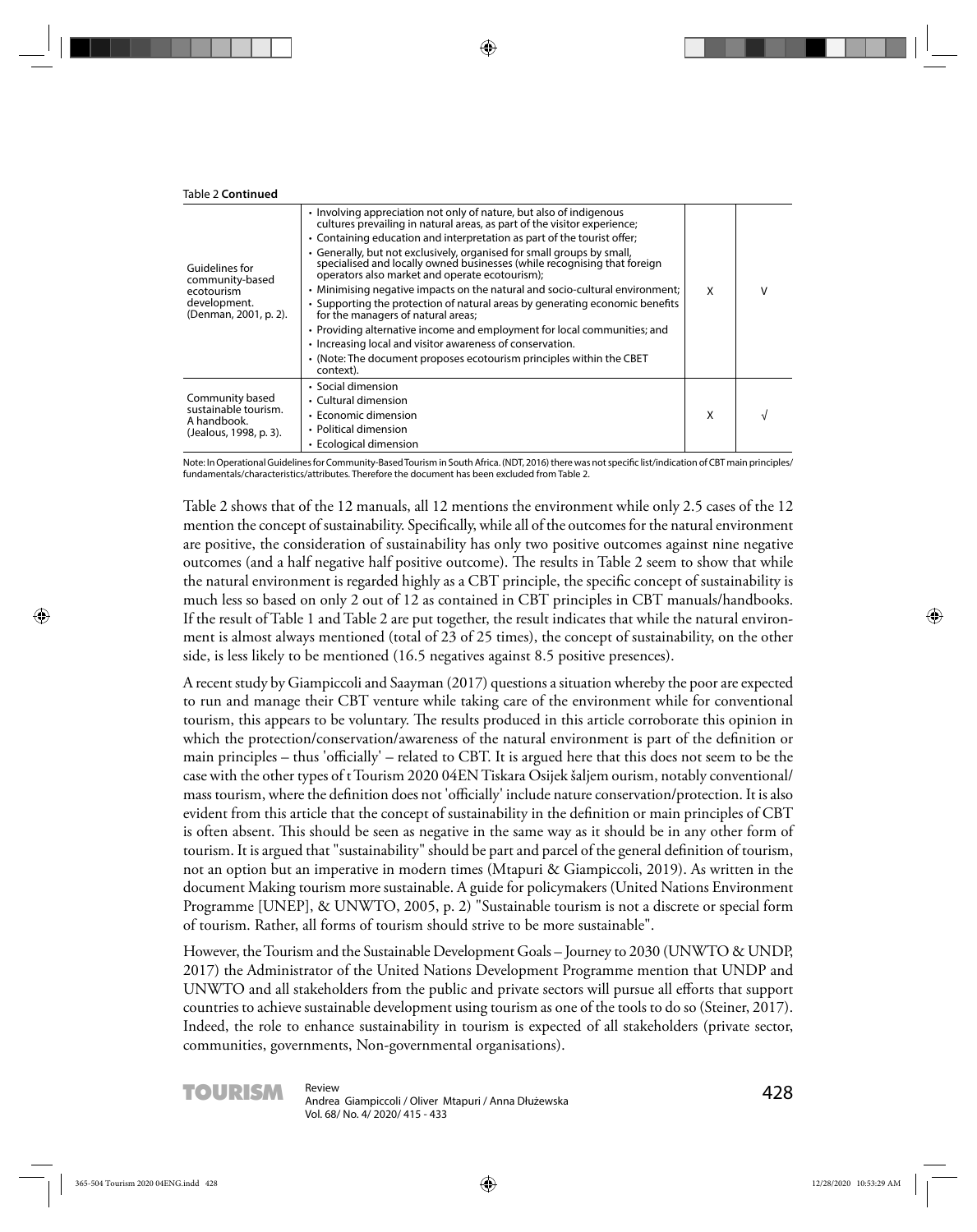# **4. Conclusion**

This article's results show that in almost all cases (23 positives against two negative), CBT manuals/ handbooks link CBT to the natural environment. Whereas the concept of sustainability is much less frequent, with 16.5 negative mentions against 8.5 positives. The outcome related to the natural environment is positive to the extent that this is a necessity – but debatable to the extent that it seems to shifts the burden of natural conservation to CBT but not to all other tourism sectors (notably conventional/mass tourism). Sustainability is a fundamental requirement in tourism – as much in any other industry – to tackle the various negative environmental impacts. Matters of sustainability and nature conservation should not only be associated with CBT but with all tourism sub-sectors who should be protagonists in sustainability and nature conservation efforts.

At the same time CBT should be considered for what it is worth and not negatively perceived, for example, "Negative attitudes exist within the industry towards community tourism products which are often viewed with skepticism and regarded as inferior within the formal sector" (Government of Barbados', 2012, p. 10). As such, it has been proposed, "The name CBT is unsellable!' In Thailand, it took years of effort before community-based tourism was recognized, and stakeholders in public and private sectors accepted that community members could manage their own tourism programs" (Suansri & Yeejaw-haw, 2013, p. 9). Sustainability and, especially, environmental issues are considered more implicit in CBT, but at the same time, CBT is often regarded as inferior to conventional/mass tourism. This shows that there is a glaring mismatch in conception. The following implications are pertinent to policy and practice. Sustainability of tourism should be a requirement and enforced in all tourisms (the plural is deliberate).

In other words, while the sustainability of tourism should be an intrinsic principle of CBT – it should a universal principle applied to all tourisms. Governments should enforce sustainability parameters in all tourisms based on each sector/company's resources, capacities, and, taking into account the level of negative impacts caused. This issue "does not mean that CBT should not respect the environment but that both CBT and conventional tourism should be regarded similarly concerning environmental issues. This is because CBT should be seen as a form of tourism on its own not a subsystem of the conventional tourism sector, CBT and conventional tourism are two different approaches of tourism that run parallel" (Giampiccoli & Saayman, 2017, p. 9). It is the conventional tourism sector that produces most of the damage, more than the CBT sector. This implies that since it is the conventional sector with a more technological and financial capacity than CBT, it should spearhead the establishment and promotion of sustainable measures in practice. It is unjust and paternalistic to propose that disadvantaged people in society should take care of 'sustainability' and the natural environment. Conventional/mass tourism should also adhere to sustainability criteria and environmental matters, even legally, if necessary. By implication, if CBT is considered more sustainable and environmentally friendly, it should be promoted and facilitated at greater scale such that CBT principles should influence and circumscribe the whole tourism sector (see Saayman & Giampiccoli, 2016) leading to a more sustainable approach to tourism, in general, that is both environmentally-friendly as well as sustainability-friendly. The ultimate outcome would be a smart CBT that is both sustainability and environmentally friendly.

#### Notes:

<sup>1</sup> Responsible tourism "Refers to a tourism management strategy in which the tourism sector and tourists take responsibility to protect and conserve the natural environment, respect and conserve local cultures and ways of life, and contribute to stronger local economies and a better quality of life for local people" (NDT, 2016:5).

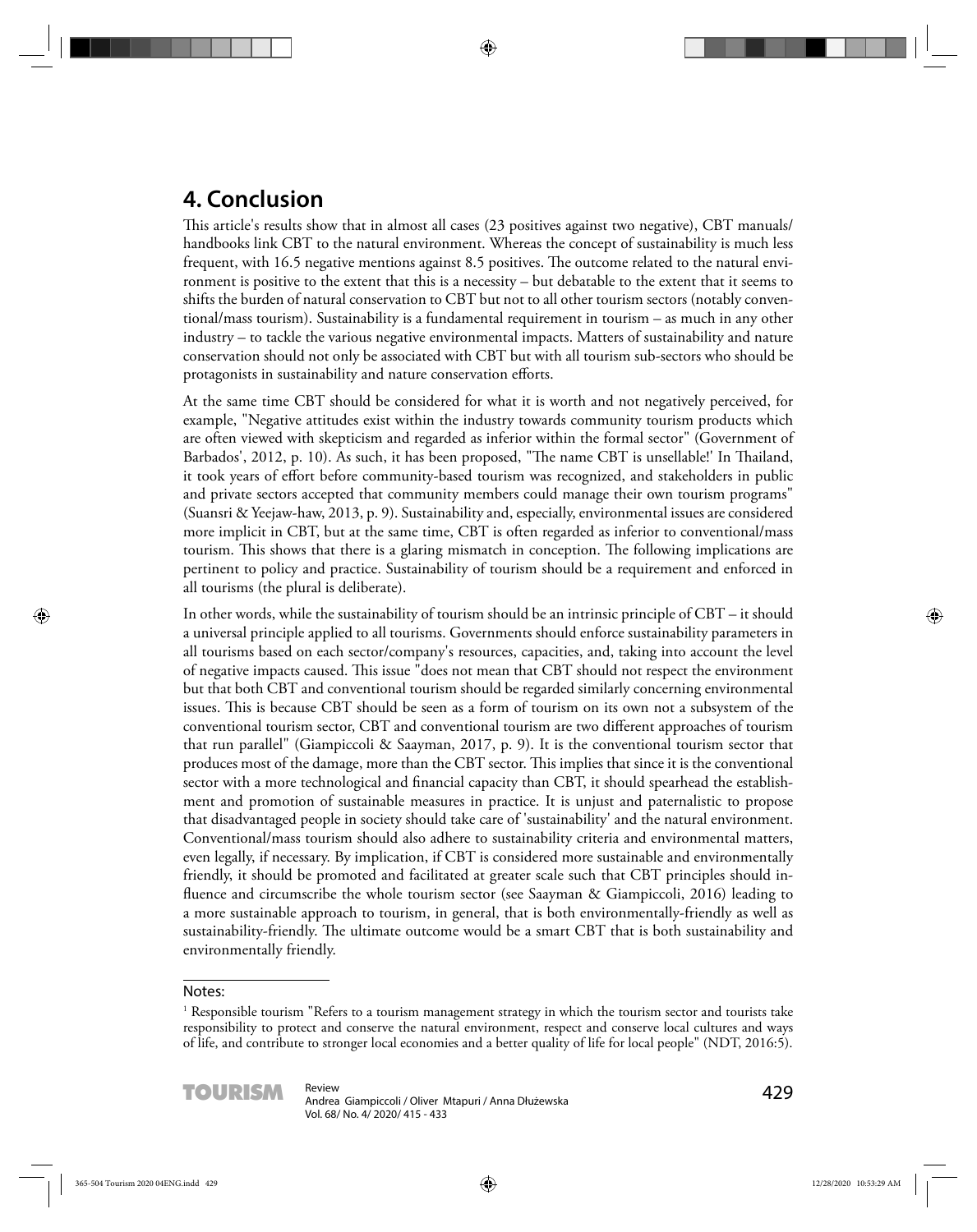#### Acknowledgment

One of the authors received funding from the Department of Science and Innovation and National Research Foundation-funded South African Research Chair (SARCHi) at the University of KwaZulu-Natal. The views expressed in this article are not necessarily the views of the National Research Foundation or its management or governance structures.

### **References**

- Appadurai, A. (2004). The capacity to aspire. Culture and the term of recognition. In V. Rao & M. Walton (Eds.), Cultural politics in a global age. Uncertainty, solidarity and innovation (pp. 29–35). Oxford: Oneworld Publications.
- Archer, B., Cooper, C., & Ruhanen, L. (2005). The positive and negative impacts of tourism. In W. F. Theobald (Ed.), Global tourism (pp. 79-102). Amsterdam: Elsevier.
- Asker, S., Boronyak, L., Carrard N., & Paddon, M. (2010). Effective community based tourism: A best practice manual. Toowong: Sustainable Tourism Cooperative Research Centre.
- Association of Southeast Asian Nations. (2016). ASEAN community based tourism standard. Jakarta: ASEAN Secretariat.
- Bianchi, R. V. (2002). Toward a new political economy of global tourism. In R. Sharpley & D. J. Telfer (Eds.), Tourism and development concepts and issues (pp. 265-299). Clevedon: Channel View Publications.
- Boonratana, R. (2010). Community-based tourism in Thailand: The need and justification for an operational definition. Kasetsart Journal Social Sciences, 31, 280-289.
- Calanog, L. A., Reyes, D. P. T., & Eugenio, V. F. (2012). Making ecotourism work. A manual on establishing communitybased ecotourism enterprise (CBEE) in the Philippines. Makati City: Japan International Cooperation Agency (JICA) Philippines.
- Cohen, E., & Cohen, S. A. (2012). Current sociological theories and issues in tourism. Annals of Tourism Research, 39(4), 2177-2202.
- Cornelissen S. (2005). The global tourism system: Governance, development and lessons from South Africa. Aldershot: Ashgate.
- Croall, J. (1995). Preserve or destroy: Tourism and the environment. Calouste Gulbenkian Foundation.
- Cummins, R. A., & Nistico, H. (2002). Maintaining life satisfaction: The role of positive cognitive bias. Journal of Happiness studies, 3(1), 37-69.
- d'Hauteserre, A. M., & Funck, C. (2016). Innovation in island ecotourism in different contexts: Yakushima (Japan) and Tahiti and its Islands. Island Studies Journal, 11(1), 227-244.
- Dangi, T. B., & Jamal, T. (2016). An integrated approach to "sustainable community-based tourism". Sustainability, 8, 475, 1-32.
- de Kadt, E. (1979). Social planning for tourism in the developing countries. Annals of Tourism Research, 6(1), 36-48.
- Denman, R. (2001). Guidelines for community-based ecotourism development. Gland: WWF International.
- Department of Environmental Affairs and Tourism. (2003). Responsible tourism handbook: A quide to good practice for tourism operators. Pretoria: DEAT.
- Dixey, L. M. (n.d.). Competing with the best: Good practices in community-based tourism in the Caribbean. St. Michael, Barbados: Caribbean Tourism Organization.
- Dłużewska, A., & Rodzos J. (2018). Sustainable tourism supranational policies and the wellbeing Gaps and challenges from the hosts' and the guests' perspective. Monitoring of Public Opinion: Economic and Social Changes, 5, 250-268.
- Dłużewska, A. (2009). Społeczno-kulturowe dysfunkcje turystyczne w krajach islamu [Socio-cultural tourism dysfunctions in Musilm countries]. Warsaw: Warsaw University Press.
- Dłużewska, A. M. (2019). Well-being versus sustainable development in tourism—The host perspective. Sustainable Development, 27, 512-522.
- Duffy, R. (2013). A trip too far: Ecotourism, politics and exploitation. London: Routledge.

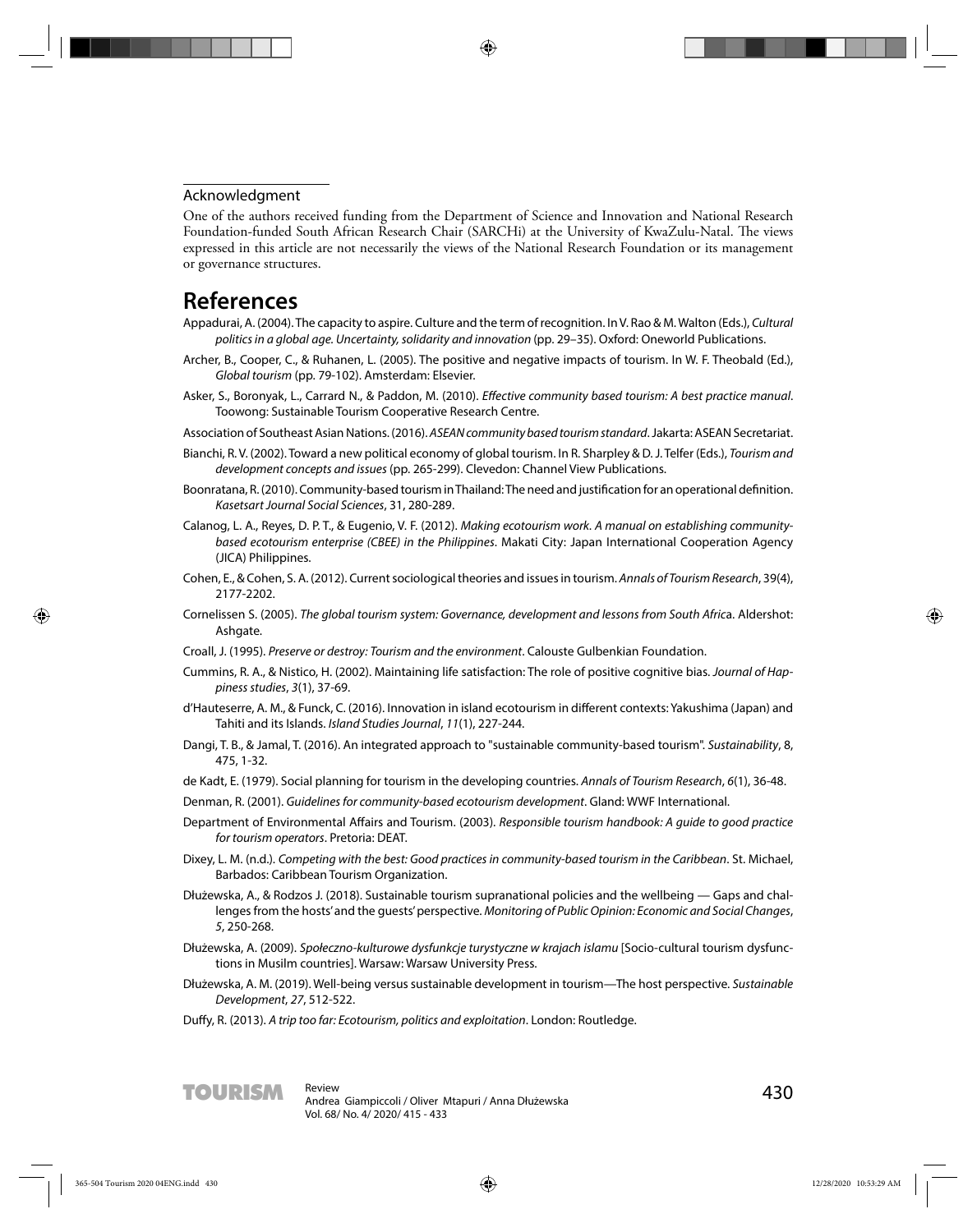Eshun, E., & Tichaawa, T. M. (2020). Towards sustainable ecotourism development in Ghana: Contributions of the local communities. Tourism: An International Interdisciplinary Journal, 68(3), 261-277.

Fennell, D. A. (2006). Tourism ethics. Clevedon: Channel View Publications.

Frangialli, F. (2005). Foreword. In W. F. Theobald (Ed.), Global tourism (p. IX). Amsterdam: Elsevier.

- Gadi Djou, J. A., Baiquni, M., Widodo, T., & Fandeli, C. (2017). Symbolic participation in community-based tourism in Kelimutu National Park, Ende, East Nusa Tenggara. IOSR Journal of Business and Management, 19(1), 15-20.
- Garraway, J. (2008). Prospects for community-based ecotourism. *First Magazine*. Retrieved December 24, 2018, from http://www.fi rstmagazine.com/DownloadSpecialistPublicationDetail.45.ashx
- Giampiccoli, A., & Mtapuri. O. (2015). Between theory and practice: A conceptualization of community based tourism and community participation. *Loyola Journal of Social Sciences, XXIX*(1), 27-52.
- Giampiccoli, A., & Saayman, M. (2014). A conceptualisation of alternative forms of tourism in relation to community development. Mediterranean Journal of Social Sciences, 5(27), 1667-1677.
- Giampiccoli, A., & Saayman, M. (2016). Community-based tourism: From a local to a global push. Acta Commercii, 16(1), a372, 1-10.
- Giampiccoli, A., & Saayman, M. (2017). Community-based tourism, responsible tourism, and infrastructure development and poverty. African Journal of Hospitality, Tourism and Leisure, 6(2), 1-28.
- Giampiccoli, A., & Saayman, M. (2018). South African community-based tourism operational guidelines: Analysis and critical review. African Journal of Science, Technology, Innovation and Development, 10(6), 759-770.
- Giampiccoli, A., Saayman, M., & Jugmohan, S. (2014). Developing community-based tourism in South Africa: Addressing the missing link. African Journal for Physical, Health Education, Recreation and Dance, 20(3:2), 1139-1161.
- Government of Barbados (2012). Green paper on the sustainable development of tourism in Barbados: A policy framework. Retrieved January 30, 2018, from http:// www.bhta.org/images/Download/GreenPaper.pdf
- Hamzah, A., & Khalifah, Z. (2009). Handbook on community based tourism "How to develop and sustain CBT". Kuala Lumpur: Asia-Pacific Economic Cooperation Secretariat.
- Hashemkhani Zolfani, S., Sedaghat, M., Maknoon, R., & Kazimieras Zavadskas, E. (2015). Sustainable tourism: A comprehensive literature review on frameworks and applications. Economic Research-Ekonomska Istraživanja, 28(1), 1-30.
- Häusler, N., & Strasdas, W. (2003). Training manual for community-based tourism. Zschortau: InWEnt Capacity Building International.
- Jealous, V. (1998). CBST: The Philippine perspective, criteria & goal for each NGO/PO/community. In C.T. Urquico (Ed.), Community based sustainable tourism. A handbook (pp. 8-12). Quezon City: Accessing Support Service and Entrepreneurial Technology.
- Johnson, P. A. (2010). Realizing rural community based tourism development: Prospects for social-economy enterprises. Journal of Rural and Community Development, 5(1/2), 150-162.
- Karim, R., Mohammad, F., & Serafino, L. (2012). Integrating pro-poor tourism activities in a community-based idea of development: The case of the district of Hunza-Neger, Pakistan. Proceedings of the International Colloquium on Tourism and Leisure (ICTL) 2012. Bangkok, Thailand. Retrieved 4 June 4, 2013, from www.ictlconference.com
- Kaur, P., Jawaid, A., & Othman, N. B. A. (2016). The impact of community-based tourism on community development in Sarawak. Procedia - Social and Behavioral Sciences, 2(1), 15–26.
- Kayat, K. (2014). Community-based rural tourism: A proposed sustainability framework. SHS Web of Conferences 12, 01010. doi:10.1051/shsconf/20141201010
- Leksakundilok, A. (2004). Ecotourism and community-based ecotourism in the Mekong Region. Working Paper Series, Working Paper No. 10. Australian Mekong Resource Centre University of Sydney. Retrieved May 5, 2017, from http://sydney.edu.au/mekong/documents/wp10.pdf
- Liu, Z. (2003). Sustainable tourism development: A critique. Journal of Sustainable Tourism, 11(6), 459-475.
- Luo, X., Brown, G., & Huang, S. (2015). Host perceptions of backpackers: Examining the influence of intergroup contact. Tourism Management, 50, 292-305.
- Lopes, L., Moreno Pires, S., & Costa, R. (2020). A strategy for a sustainable tourism development of the Greek Island of Chios. Tourism: An International Interdisciplinary Journal, 68(3), 243-260.

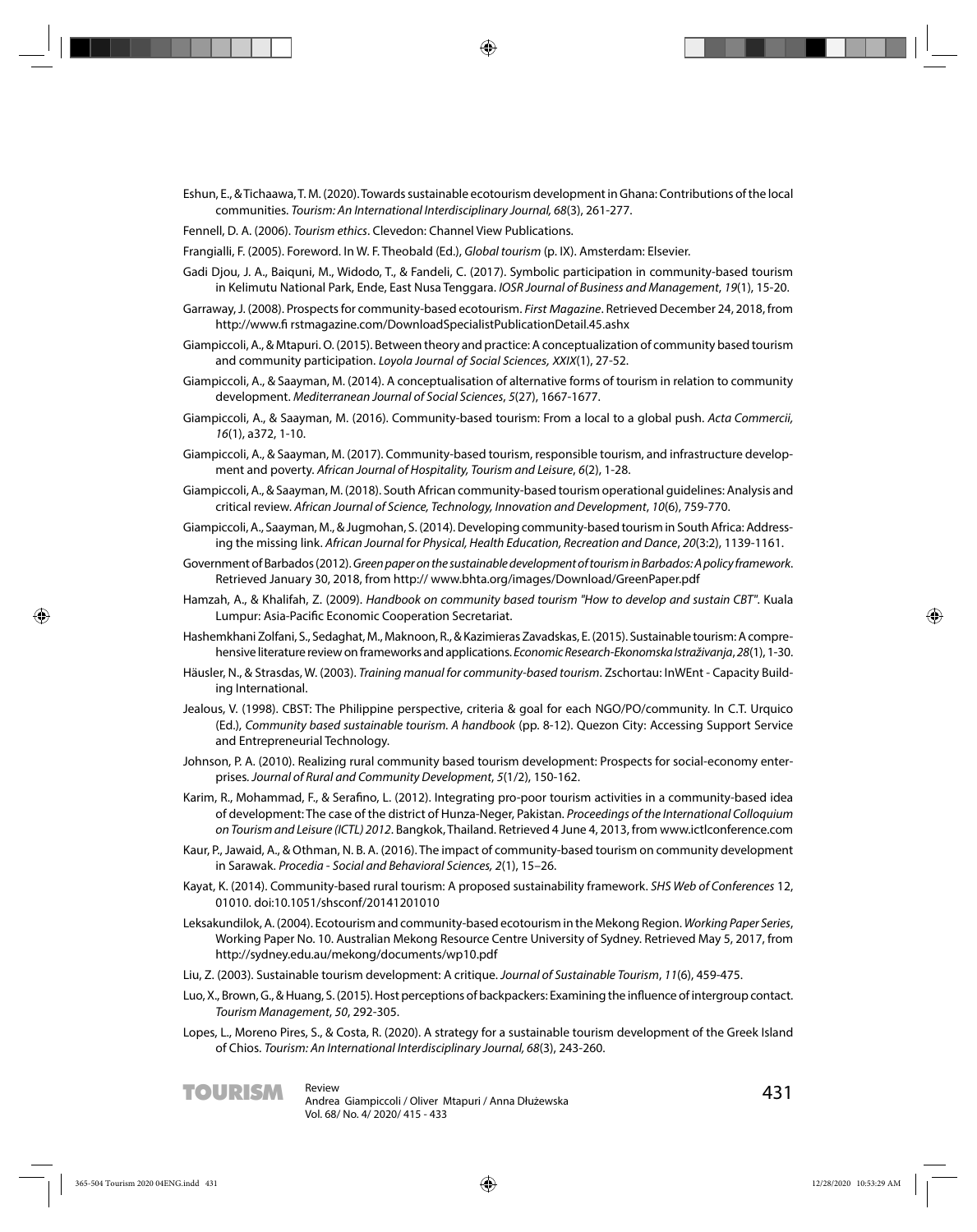- Mansfeld, Y. (1992). Group-differentiated perceptions of social impacts related to tourism development. The Professional Geographer, 44(4), 377-392.
- Manu, I., & Kuuder, C. J. W. (2012). Community-based ecotourism and livelihood enhancement in Sirigu, Ghana. International Journal of Humanities and Social Science, 2(18), 97–108.
- Mayaka, M., Croy, W. G., & Cox, J. W. (2019). A dimensional approach to community-based tourism: Recognising and differentiating form and context. Annals of Tourism Research, 74, 177-190.
- Mihalic, T. (2016). Sustainable-responsible tourism discourse Towards 'responsustable' tourism. Journal of Cleaner Production, 111, 461-470.
- Mitchell, J., & Muckosy, P. (2008). A misquided quest: Community-based tourism in Latin America. Overseas Development Institute, Opinion, 102, 1-2.
- Mitchell, J. (2010). An unconventional but essential marriage: Pro-poor tourism and the mainstream industry. *Private Sector Development Proparco's Magazine, 7*, 3-6.
- Mowforth, M., & Munt, I. (2003). *Tourism and sustainability. New tourism in the Third World*. Taylor & Francis e-Library.
- Mowforth, M., Charlton, C., & Munt, I. (2008). Tourism and responsibility perspectives from Latin America and the Caribbean. London: Routledge.
- Mtapuri, O., & Giampiccoli, A. (2017). A conceptual coalescence: Towards luxury community-based Tourism. African Journal of Hospitality, Tourism and Leisure, 6(3), 1-14.
- Mtapuri, O., & Giampiccoli, A. (2019). Tourism, community-based tourism and ecotourism: A definitional problematic. South African Geographical Journal, 101(1), 22-35.
- Nagarjuna, G. (2015). Local community involvement in tourism: A content analysis of websites of wildlife resorts. Atna, Journal of Tourism Studies, 10(1), 13-21.
- Nataraja, T. C., & Devidasan, S. D. (2014). Community based tourism: Case study on potential of Shivanahalli village. Compass, 1(2), 67-75.
- National Department of Tourism. (2016). Operational guidelines for community-based tourism in South Africa. Pretoria: National Department of Tourism.
- Netherlands Development Organisation & Cambodia Community-Based Ecotourism Network. (2009). *Community based tourism standards in Cambodia*. Retrieved December 22, 2018, from https://ysrinfo.fi les.wordpress. com/2012/06/7\_cbt-standards-in-cambodia.pdf
- Peake, R. (1989). Swahili stratification and tourism in Malindi old town, Kenya. Africa, 59(2), 209-220.
- Pizam, A. (1978). Tourism's impacts: The social costs to the destination community as perceived by its residents. Journal of Travel Research, 16(4), 8-12.
- Ruhiu, J. M. (2007). Capital for investing in community based tourism (cbt) Grants vs loans. Presented at a National Ecotourism Conference Theme II: Ecotourism and Communities. Nairobi, Kenya, 22nd-24th October 2007.
- Saayman, M., & Giampiccoli, A. (2015). Community-based tourism and pro-poor tourism: Dissimilar positioning in relation to community development. Journal for New Generation Sciences, 13(3), 163-181.
- Saayman, M., & Giampiccoli, A. (2016). Community-based and pro-poor tourism: Initial assessment of their relation to community development. European Journal of Tourism Research, 12, 145-190.
- Sammy, J. (2008). Examples of effective techniques for enhancing community understanding of tourism. In G. Moscardo (Ed.), Building community capacity for tourism development (pp. 75-85). Wallingford: CAB International.
- Sawatsuk, B., Gede Darmawijaya, I., Ratchusanti, S., & Phaokrueng, A. (2018). Factors determining the sustainable success of community-based tourism: Evidence of good corporate governance of Mae Kam Pong homestay, Thailand. International Journal of Business and Economic Affairs (IJBEA), 3(1), 13-20.
- Scheyvens, R. (2002). Tourism for development empowering community. Harlow: Prentice Hall.
- Scheyvens, R. (2007). Exploring the tourism-poverty nexus. In M. Hall (Ed.), Pro-poor tourism: Who benefits? Perspective on tourism and poverty reduction (pp.121-144). Clevedon: Channel View Publications.
- Scheyvens, R. (2011). The challenge of sustainable tourism development in the Maldives: Understanding the social and political dimensions of sustainability. Asia Pacific Viewpoint, 52(2), 148-164.